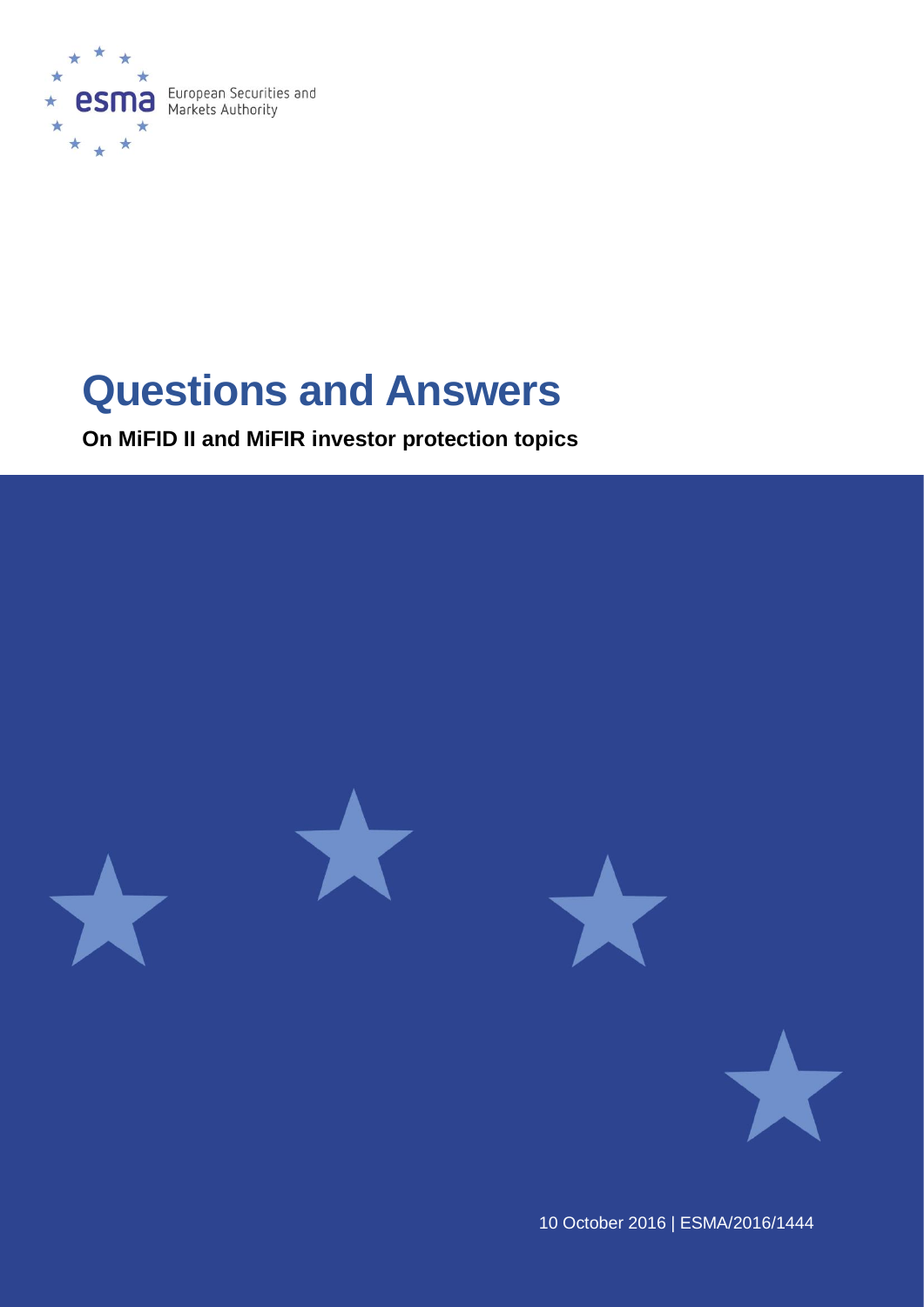

Date: 10 October 2016 ESMA/2016/1444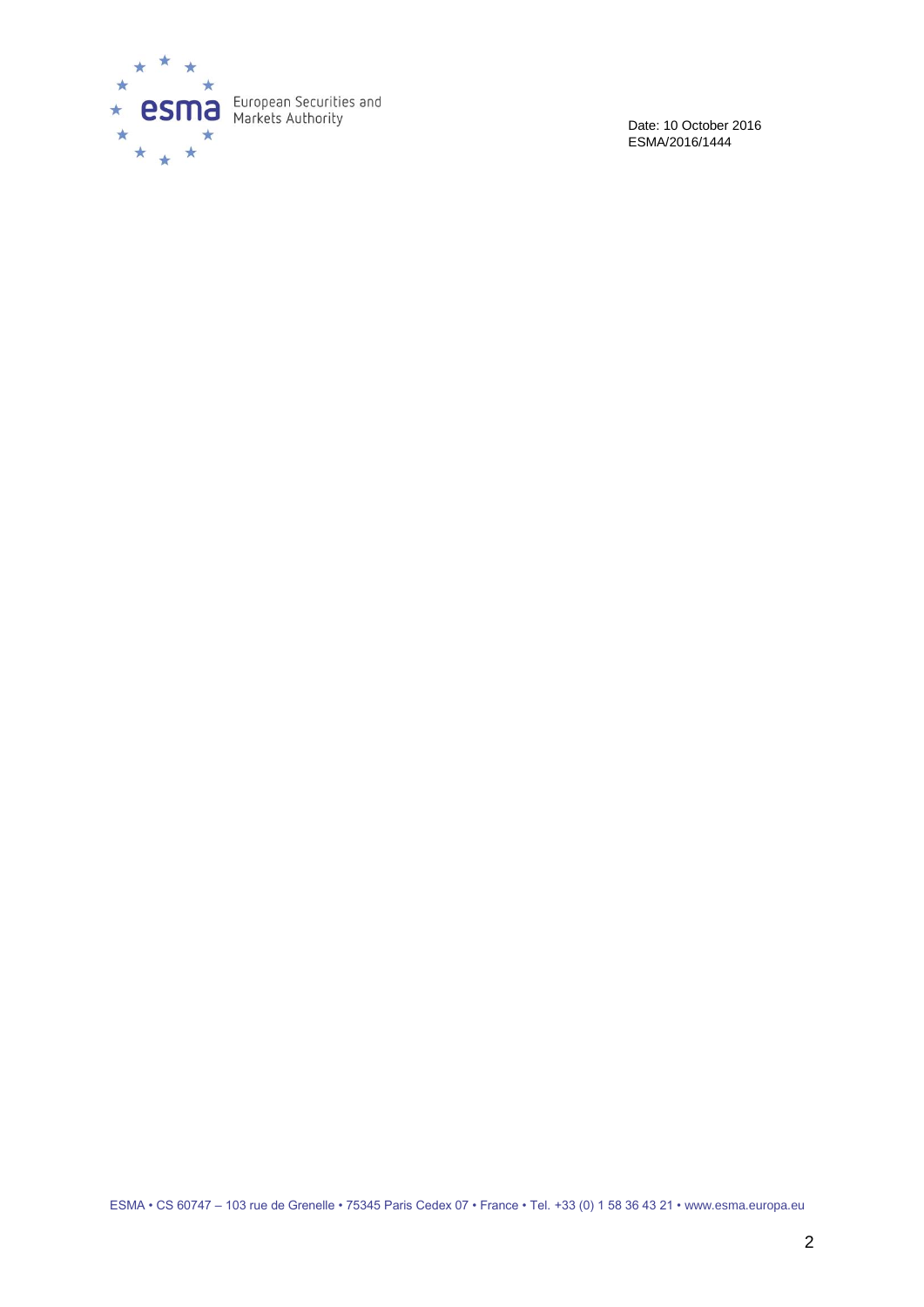

# **Table of Contents**

| 1              |                                                                                      |  |  |  |  |  |
|----------------|--------------------------------------------------------------------------------------|--|--|--|--|--|
|                | 2 Suitability and appropriateness [Last update: 10 October 2016] 12                  |  |  |  |  |  |
| 3 <sup>7</sup> | Recording of telephone conversations and electronic communications' [Last update: 10 |  |  |  |  |  |
|                |                                                                                      |  |  |  |  |  |
| 5 <sub>5</sub> | Investment advice on an independent basis [Last update: 10 October 2016] 26          |  |  |  |  |  |
| 6              |                                                                                      |  |  |  |  |  |
| 7 <sup>7</sup> |                                                                                      |  |  |  |  |  |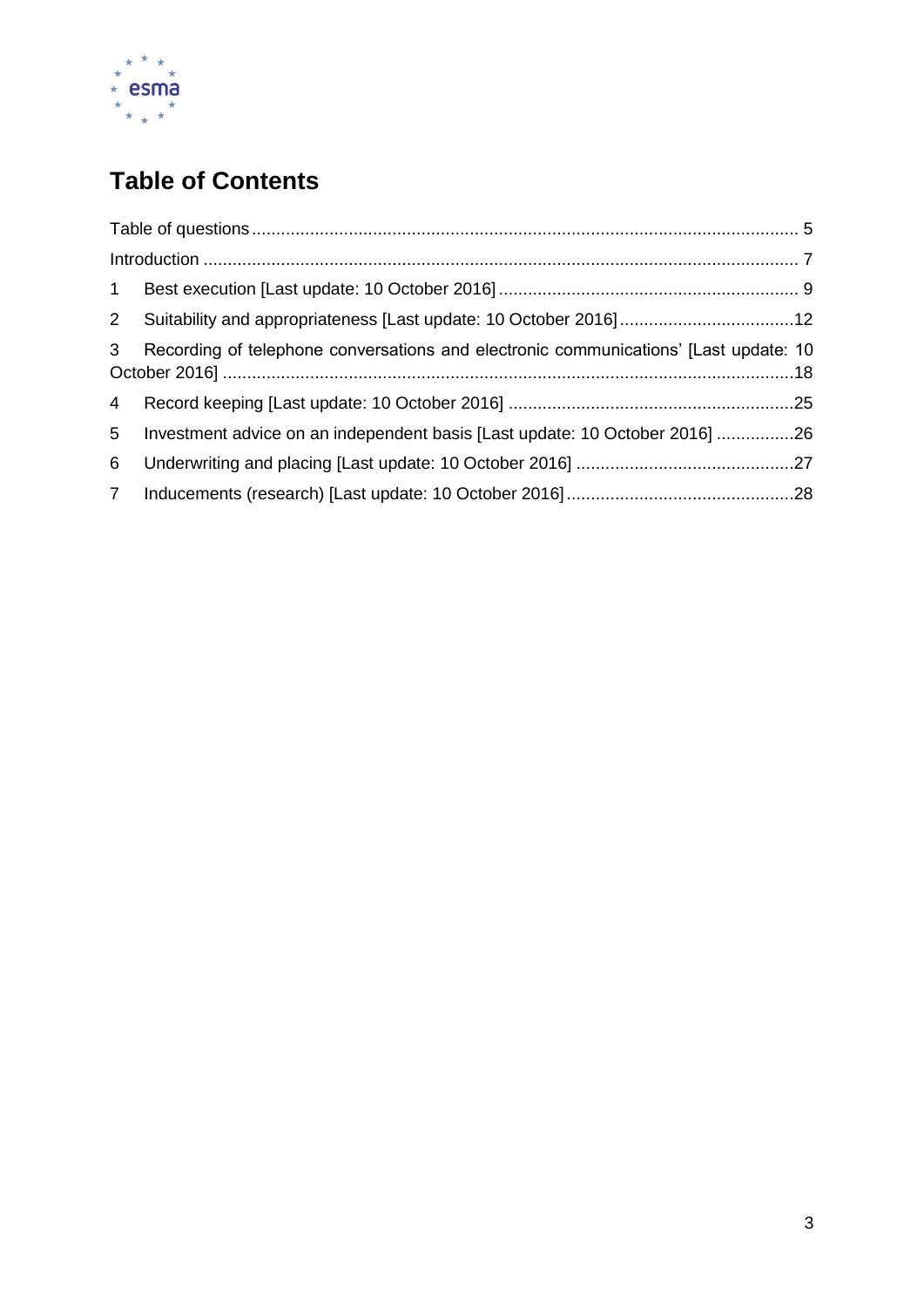

# **Acronyms and definitions used**

| <b>ESMA</b>  | The European Markets and Securities Authority                                                                               |  |  |  |
|--------------|-----------------------------------------------------------------------------------------------------------------------------|--|--|--|
| <b>ITS</b>   | <b>Implementing Technical Standards</b>                                                                                     |  |  |  |
| MiFID I      | Markets in Financial Instruments Directive - Directive<br>2004/39/EC of the European Parliament and of the Council          |  |  |  |
| MiFID II     | Markets in Financial Instruments Directive (recast) – Directive<br>2014/65/EU of the European Parliament and of the Council |  |  |  |
| <b>MiFIR</b> | Markets in Financial Instruments Regulation - Regulation<br>600/2014 of the European Parliament and of the Council          |  |  |  |
| <b>MTF</b>   | <b>Multilateral Trading Facility</b>                                                                                        |  |  |  |
| <b>OTC</b>   | Over The Counter                                                                                                            |  |  |  |
| <b>OTF</b>   | <b>Organised Trading Facility</b>                                                                                           |  |  |  |
| Q&A          | <b>Question and Answer</b>                                                                                                  |  |  |  |
| <b>RPA</b>   | <b>Research Payment Account</b>                                                                                             |  |  |  |
| <b>RTS</b>   | <b>Regulatory Technical Standards</b>                                                                                       |  |  |  |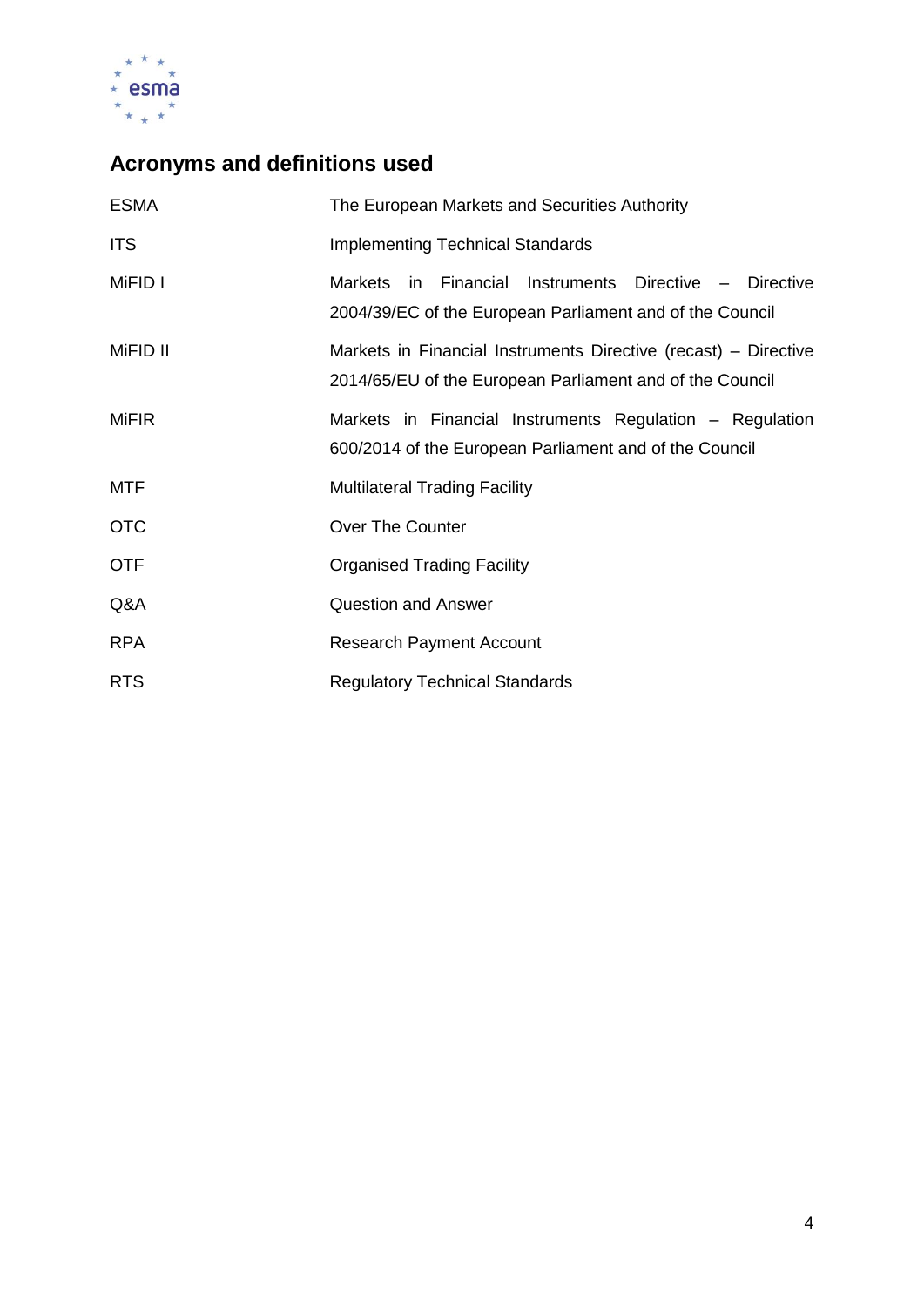

# <span id="page-4-0"></span>**Table of questions**

|                                                   |                         | <b>Topic of the Question</b>                                                                                                                                              | <b>Level 1/Level 2</b>                                                              | <b>Last Update</b> |
|---------------------------------------------------|-------------------------|---------------------------------------------------------------------------------------------------------------------------------------------------------------------------|-------------------------------------------------------------------------------------|--------------------|
|                                                   | 1                       | "Reasonable steps" Vs "sufficient<br>steps"                                                                                                                               | Art. 27 of MiFID II                                                                 | 10/10/2016         |
| <b>Best Execution</b>                             | $\overline{2}$          | Checking fairness of prices when<br>executing orders or decisions in<br>OTC products                                                                                      | Art. 27 of MiFID II<br>Article 64(4) of the MiFID II<br><b>Delegated Regulation</b> | 10/10/2016         |
|                                                   | 1                       | Suitability report: advice leading or<br>not to a transaction                                                                                                             | Art. 25(6) of MiFID II<br>Article 54(12) of the MiFID<br>Il Delegated Regulation    | 10/10/2016         |
|                                                   | $\overline{2}$          | Suitability report: record of when<br>the advice is given                                                                                                                 | Art. 25(6) of MiFID II                                                              | 10/10/2016         |
|                                                   | 3                       | Suitability report: availability on<br>firm's website                                                                                                                     | Art. 25(6) of MiFID II<br>Art. 3 of the MiFID II<br><b>Delegated Regulation</b>     | 10/10/2016         |
| <b>Suitability and</b><br><b>Appropriateness</b>  | 4                       | Suitability report: provision to the<br>client together with the report due<br>when carrying out an order on<br>behalf of a client other than for<br>portfolio management | Art. 25(6) of MiFID II                                                              | 10/10/2016         |
|                                                   | 5                       | Suitability report: advice not to buy<br>or sell a financial instrument                                                                                                   | Art. 25(6) of MiFID II                                                              | 10/10/2016         |
|                                                   | $6\phantom{1}6$         | Transactions on unsuitable<br>products                                                                                                                                    | Art. 25(2) of MiFID II                                                              | 10/10/2016         |
|                                                   | $\overline{7}$          | Disclosure of information by the<br>client on his/her financial situation                                                                                                 | Art. 25(2) of MiFID II<br>Art. 54 of the MiFID II<br><b>Delegated Regulation</b>    | 10/10/2016         |
|                                                   | 1                       | Recording of internal telephone<br>conversations and electronic<br>communications                                                                                         | Art. 16(7) of MiFID II                                                              | 10/10/2016         |
|                                                   | 2                       | Charging clients for access to<br>recordings                                                                                                                              | Art.16(7) of MiFID II                                                               | 10/10/2016         |
| <b>Recording of</b><br>telephone<br>conversations | 3                       | Monitoring of records                                                                                                                                                     | Art.16(7) of MiFID II<br>Art. 76(6) of the MiFID II<br><b>Delegated Regulation</b>  | 10/10/2016         |
| and electronic                                    | $\overline{\mathbf{4}}$ | Period of record keeping                                                                                                                                                  | Art.16(7) of MiFID II                                                               | 10/10/2016         |
| communications                                    | 5                       | Types of electronic<br>communications in scope of the<br>requirements                                                                                                     | Art.16(7) of MiFID II                                                               | 10/10/2016         |
|                                                   | 6                       | Monitoring of records: control<br>function                                                                                                                                | 16(7) of MiFID II                                                                   | 10/10/2016         |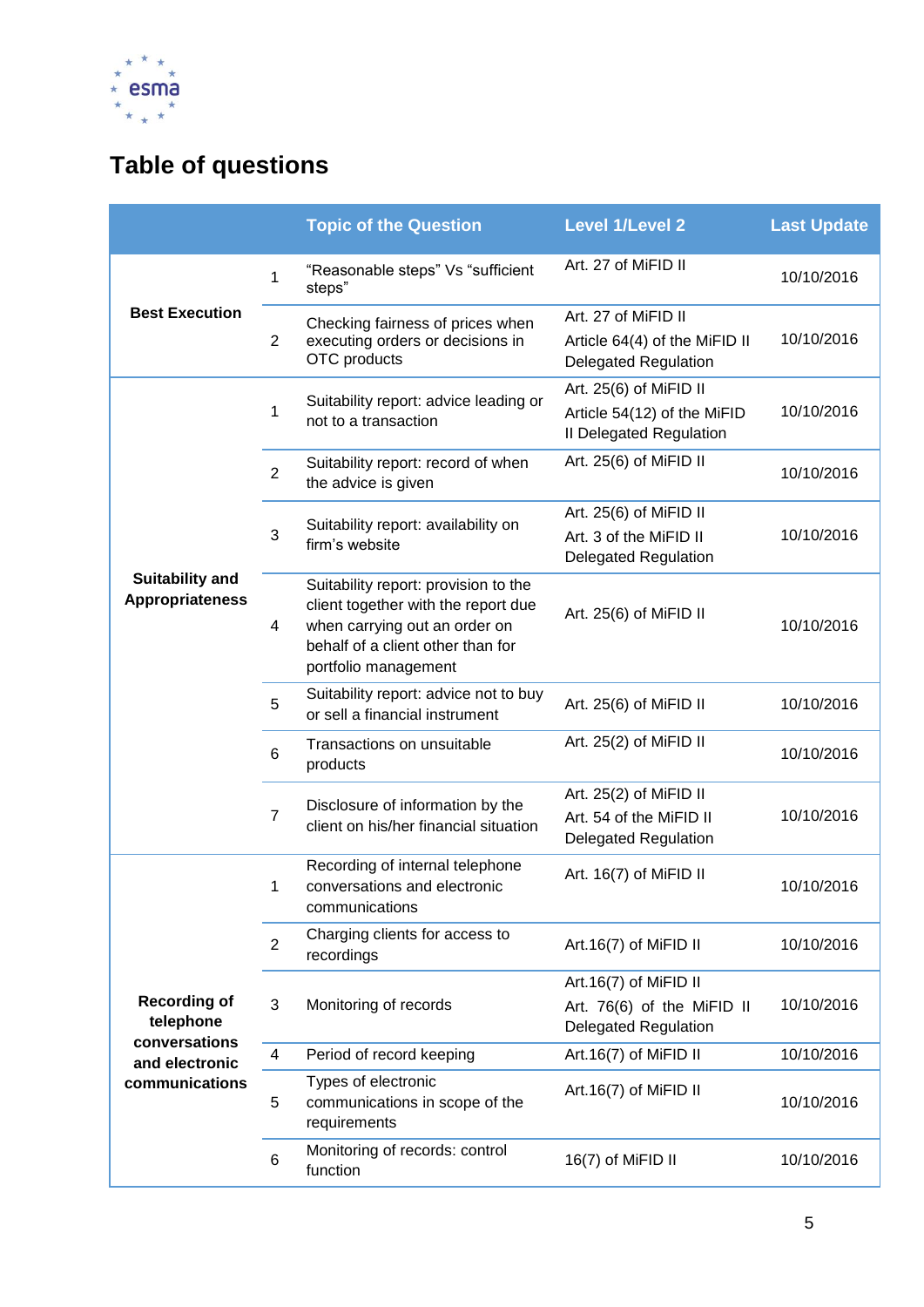

|                                                           |                |                                                                                                                         | Art. 76 of the MiFID II<br><b>Delegated Regulation</b>                                           |            |
|-----------------------------------------------------------|----------------|-------------------------------------------------------------------------------------------------------------------------|--------------------------------------------------------------------------------------------------|------------|
|                                                           | $\overline{7}$ | Recording of telephone<br>conversations and electronic<br>communications: critical or<br>important operational function | Art.16(7) of MiFID II                                                                            | 10/10/2016 |
|                                                           | 8              | Recording of telephone<br>conversations and electronic<br>communications from start to end                              | Art.16(7) of MiFID II                                                                            | 10/10/2016 |
|                                                           | 9              | Client access to relevant internal<br>conversations                                                                     | Art.16(7) of MiFID II                                                                            | 10/10/2016 |
|                                                           |                |                                                                                                                         | Art.16(7) of MiFID II                                                                            |            |
|                                                           | 10             | Use of mobile devices                                                                                                   | Art. 76 of the MiFID II<br><b>Delegated Regulation</b>                                           | 10/10/2016 |
|                                                           | 11             | Telephone conversations and<br>electronic communications that<br>should be recorded                                     | Art.16(7) of MiFID II<br>Art. 76 of the MiFID II<br><b>Delegated Regulation</b>                  | 10/10/2016 |
| <b>Record keeping</b>                                     | 1              | Encryption                                                                                                              | Arts. 16(6), 16(7) of MiFID<br>Ш<br>Art. 72 of the MiFID II<br><b>Delegated Regulation</b>       | 10/10/2016 |
| <b>Investment advice</b><br>on an<br>independent<br>basis | 1              | Assessment and comparison of a<br>sufficient range of financial<br>instruments                                          | Arts. 24(4), 24(7)) of MiFID<br>Ш<br>Arts. 52, 53 of the MiFID II<br><b>Delegated Regulation</b> | 10/10/2016 |
| <b>Underwriting and</b><br>placing                        | $\mathbf{1}$   | Various funding alternatives                                                                                            | Art. 38(1) of the MiFID II<br><b>Delegated Regulation</b>                                        | 10/10/2016 |
| <b>Inducements</b><br>(research)                          | 1              | Use of a Research Payment<br>Account for more than one client's<br>portfolio or account                                 | Art. 24 of MiFID II<br>Art. 13 of the MiFID II<br><b>Delegated Directive</b>                     | 10/10/2016 |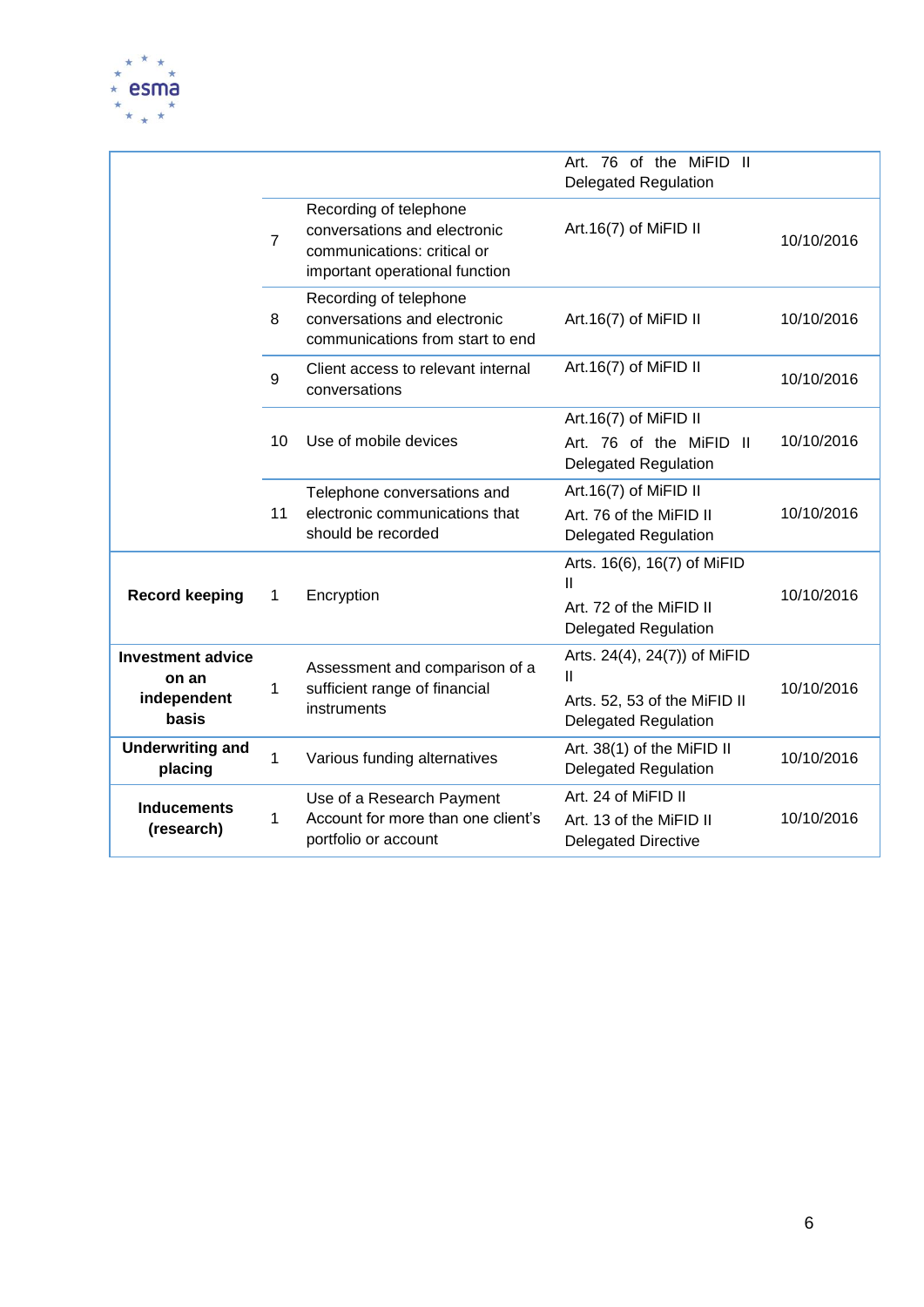

### <span id="page-6-0"></span>**Introduction**

### **Background**

The final legislative texts of Directive 2014/65/EU<sup>1</sup> (MiFID II) and Regulation (EU) No 600/2014<sup>2</sup> (MiFIR) were approved by the European Parliament on 15 April 2014 and by the European Council on 13 May 2014. The two texts were published in the Official Journal on 12 June 2014 and entered into force on the twentieth day following this publication – i.e. 2 July 2014.

Many of the obligations under MiFID II and MiFIR were further specified in the Commission Delegated Directive<sup>3</sup> and two Commission Delegated Regulations<sup>45</sup>, as well as regulatory and implementing technical standards developed by the European Securities and Markets Authority (ESMA).

MiFID II and MiFIR, together with the Commission delegated acts as well as regulatory and implementing technical standards will be applicable from 3 January 2018.

### **Purpose**

1

The purpose of this document is to promote common supervisory approaches and practices in the application of MiFID II and MiFIR in relation to investor protection topics. It provides responses to questions posed by the general public, market participants and competent authorities in relation to the practical application of MiFID II and MiFIR.

The content of this document is aimed at competent authorities and firms by providing clarity on the application of the MiFID II and MiFIR requirements.

The content of this document is not exhaustive and it does not constitute new policy.

<sup>1</sup> Directive 2014/65/EU of the European Parliament and of the Council of 15 May 2014 on markets in financial instruments and amending Directive 2002/92/EC and Directive 2011/61/EU.

<sup>&</sup>lt;sup>2</sup> Regulation (EU) No 600/2014 of the European Parliament and of the Council of 15 May 2014 on markets in financial instruments and amending Regulation (EU) N0 648/2012.

<sup>3</sup> Commission Delegated Directive of 7.4.2016 supplementing Directive 2014/65/EU of the European Parliament and of the Council with regard to safeguarding of financial instruments and funds belonging to clients, product governance obligations and the rules applicable to the provision or reception of fees, commissions or any monetary or non-monetary benefits. The Commission Delegated Directive was published on 7 April 2016 and no objection has been expressed by the European Parliament or the Council on the MiFID II Delegate Directive and Delegated Regulation within the period set in Article 89 of MiFID II.

<sup>4</sup> Commission Delegated Regulation of 25.4.2016 supplementing Directive 2014/65/EU of the European Parliament and of the Council as regards organisational requirements and operating conditions for investment firms and defined terms for the purposes of that Directive. The Commission Delegated Regulation was published on 25 April 2016 and no objection has been expressed by the European Parliament or the Council on the MiFID II Delegate Directive and Delegated Regulation within the period set in Article 89 of MiFID II.

<sup>5</sup> Commission Delegated Regulation of 18.5.2016 supplementing Regulation (EU) No 600/2014 of the European Parliament and of the Council with regard to definitions, transparency, portfolio compression and supervisory measures on product intervention and positions. The Commission Delegated Regulation was published on 18 May 2016 and no objection has been expressed by the European Parliament or the Council on the MiFID II Delegate Directive and Delegated Regulation within the period set in Article 50 of MiFIR.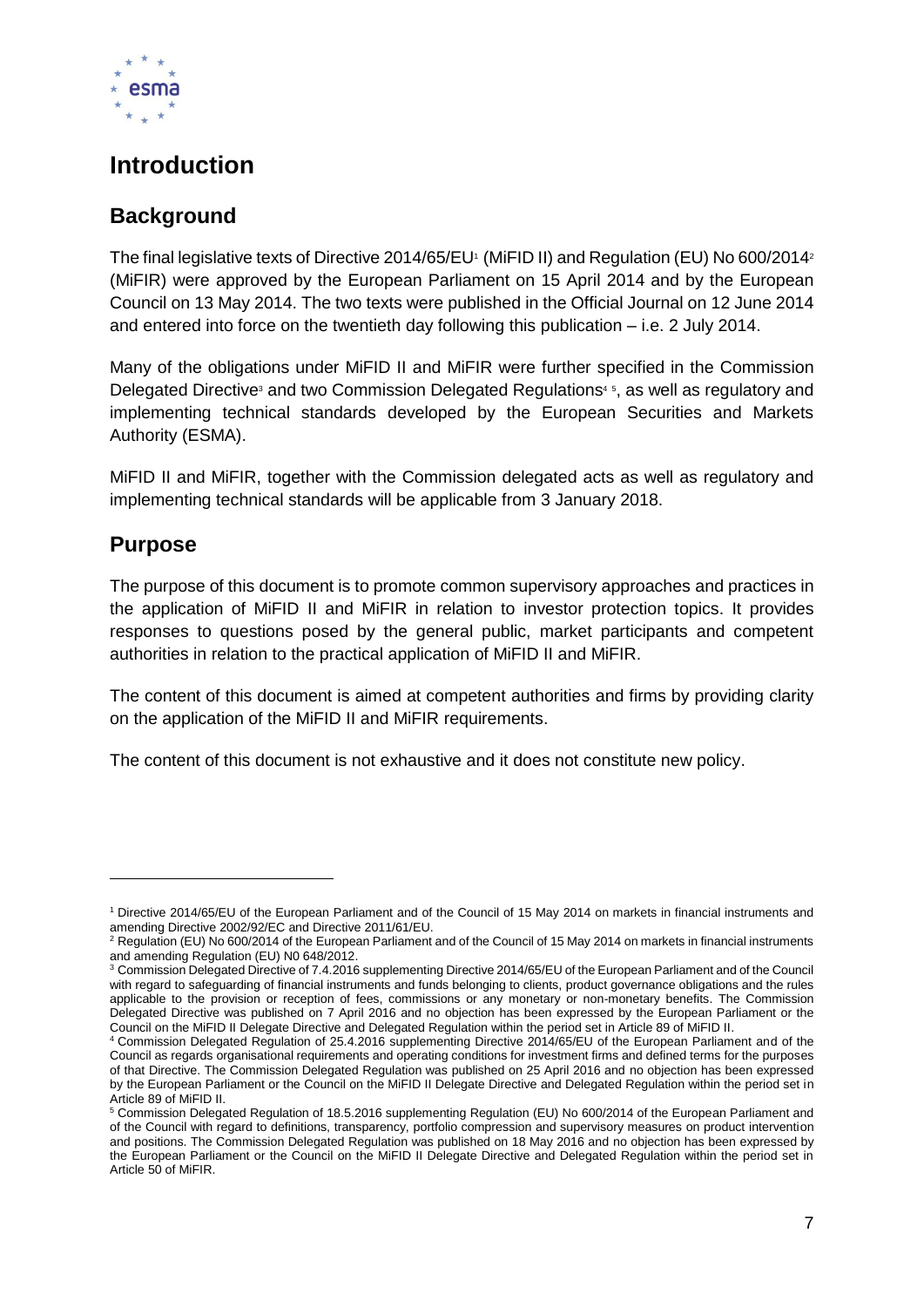

### **Status**

-

The question and answer (Q&A) mechanism is a practical convergence tool used to promote common supervisory approaches and practices under Article 29(2) of the ESMA Regulation<sup>6</sup>.

Due to the nature of Q&As, formal consultation on the draft answers is considered unnecessary. However, even if Q&As are not formally consulted on, ESMA may check them with representatives of ESMA's Securities and Markets Stakeholder Group, the relevant Standing Committees' Consultative Working Group or, where specific expertise is needed, with other external parties.

ESMA will periodically review these Q&As on a regular basis to update them where required and to identify if, in a certain area, there is a need to convert some of the material into ESMA Guidelines and recommendations. In such cases, the procedures foreseen under Article 16 of the ESMA Regulation will be followed.

### **Questions and answers**

This document is intended to be continually edited and updated as and when new questions are received. The date on which each section was last amended is included for ease of reference.

<sup>&</sup>lt;sup>6</sup> Regulation (EU) No 1095/2010 of the European Parliament and of the Council of 24 November 2010 establishing a Europe-an Supervisory Authority (European Securities and Markets Authority), amending Decision No 716/2009/EC and repealing Commission Decision 2009/77/EC Regulation, 15.12.2010, L331/84.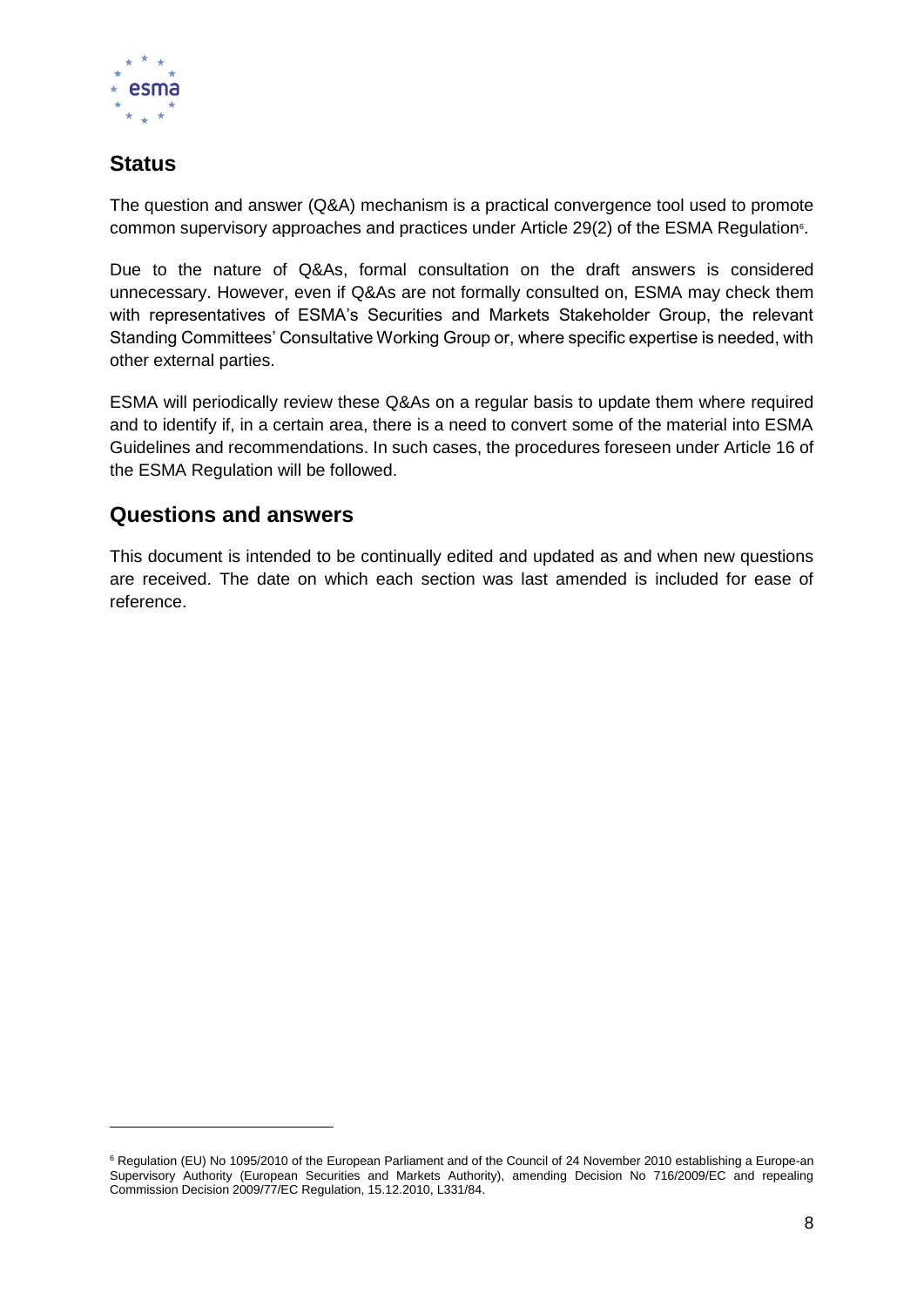

## <span id="page-8-0"></span>**1 Best execution [Last update: 10 October 2016]**

#### **Question 1 [Last update: 10 October 2016]**

*How should firms and competent authorities understand the difference between "reasonable steps" and "sufficient steps"?*

#### **Answer 1**

MiFID I required firms to "*take all reasonable steps to obtain, when executing orders, the best possible result for their clients taking into account price, costs, speed, likelihood of execution and settlement, size, nature or any other consideration relevant to the execution of the order*". MiFID II now instead requires firms to "*take all sufficient steps to obtain, when executing orders, the best possible result for their clients taking into account price, costs, speed, likelihood of execution and settlement, size, nature or any other consideration relevant to the execution of the order*".

Whilst firms remain subject to the same overarching obligation to obtain the best possible results on a consistent basis when executing client orders, the requirement for "sufficient" steps sets a higher bar for compliance than "reasonable" steps.

When designing their execution policies and establishing their execution arrangements, firms will have to ensure that the intended outcomes can be successfully achieved on an on-going basis. This is likely to involve the strengthening of front-office accountability and systems and controls according to which firms will ensure that their detection capabilities are able to identify any potential deficiencies. This will require firms to monitor not only the execution quality obtained but also the quality and appropriateness of their execution arrangements and policies on an ex-ante and ex-post basis to identify circumstances under which changes may be appropriate. An example of ex-ante monitoring would be to ensure that the design and review process of policies is appropriate and takes into account new services or products offered by the firms. Accordingly, an ex-post monitoring may be to check whether the firm has correctly applied its execution policy and if client instructions and preferences are effectively passed along the entire execution chain when using smart orders routers or any other means of execution.

Firms' processes might involve some combination of front office and compliance monitoring and could use systems that rely on random sampling or exception reporting.

There should be channels in place to ensure that the results of ongoing execution monitoring are escalated to senior management and/or relevant committees, and fed back into execution policies and arrangements to drive improvements in the firm's processes.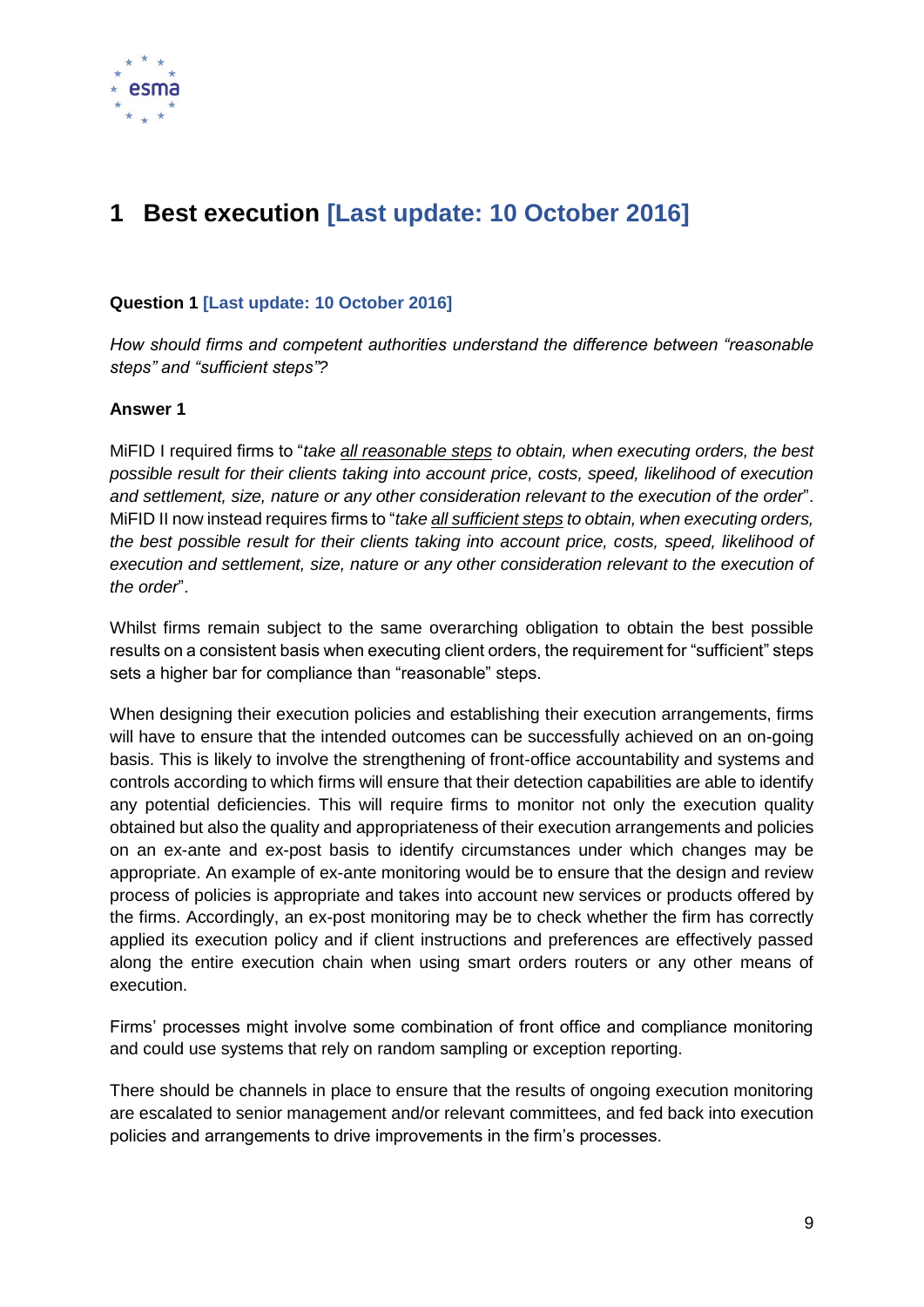

This overarching requirement should not be interpreted to mean that a firm must obtain the best possible results for its clients on every single occasion. Rather, firms will need to verify on an on-going basis that their execution arrangements work well throughout the different stages of the order execution process. ESMA expects firms to take all appropriate remedial actions if any deficiencies are detected so that they can properly demonstrate that they have taken "all sufficient steps" to achieve the best possible results for their clients.

#### **Question 2 [Last update: 10 October 2016]**

*What is meant by checking the fairness of the price proposed to the client when executing orders or decisions to deal in OTC products?*

#### **Answer 2**

 $\overline{a}$ 

MiFID II strengthens the existing best execution standard in relation to OTC<sup>7</sup> products. In this regard, Article 64 of the MiFID II Delegated Regulation requires firms to check the fairness of the price proposed to the client when executing orders or taking decisions to deal in OTC products, including bespoke products, by gathering market data used in the estimation of the price of such products and, where possible, by comparing with similar or comparable products.

Firms, as a matter of practice, may be routinely taking account of external market data and externally verifiable reference prices (where available), when pricing or checking the price of OTC products (including bespoke instruments), in fulfilling their best execution obligations. However, MiFID II now imposes an explicit requirement on firms to ensure that such checks are undertaken on a systematic basis and embedded in their policies and practices. As a consequence, firms need to ensure that they have the necessary procedures and arrangements in place as well as appropriate valuation systems. With greater access to technology and data analytics, firms will be expected to scrutinise the methodologies and inputs underpinning any valuation processes and pricing models utilised with respect to OTC products in order to ensure that they are consistently checking the fairness of the price. Similarly, when placing orders resulting from decisions to deal in OTC products, firms will be expected to undertake the necessary checks on the fairness of the price and ensure that it is reflected in their arrangements.

This is an ex-ante assessment by the firm that takes place prior to the execution of the order. However, there is an expectation that any pre-trade checks or processes would be included in the firm's review and monitoring of its best execution arrangements. Firms would therefore need to have records, documentation in place, to evidence this as part of their ongoing monitoring of best execution.

 $^7$  For the purposes of this Q&A, a financial instrument is an Over The Counter or OTC product when it is: (i) not admitted to trading, or, (ii) not traded on a trading venue (i.e. a regulated market, an MTF or OTF).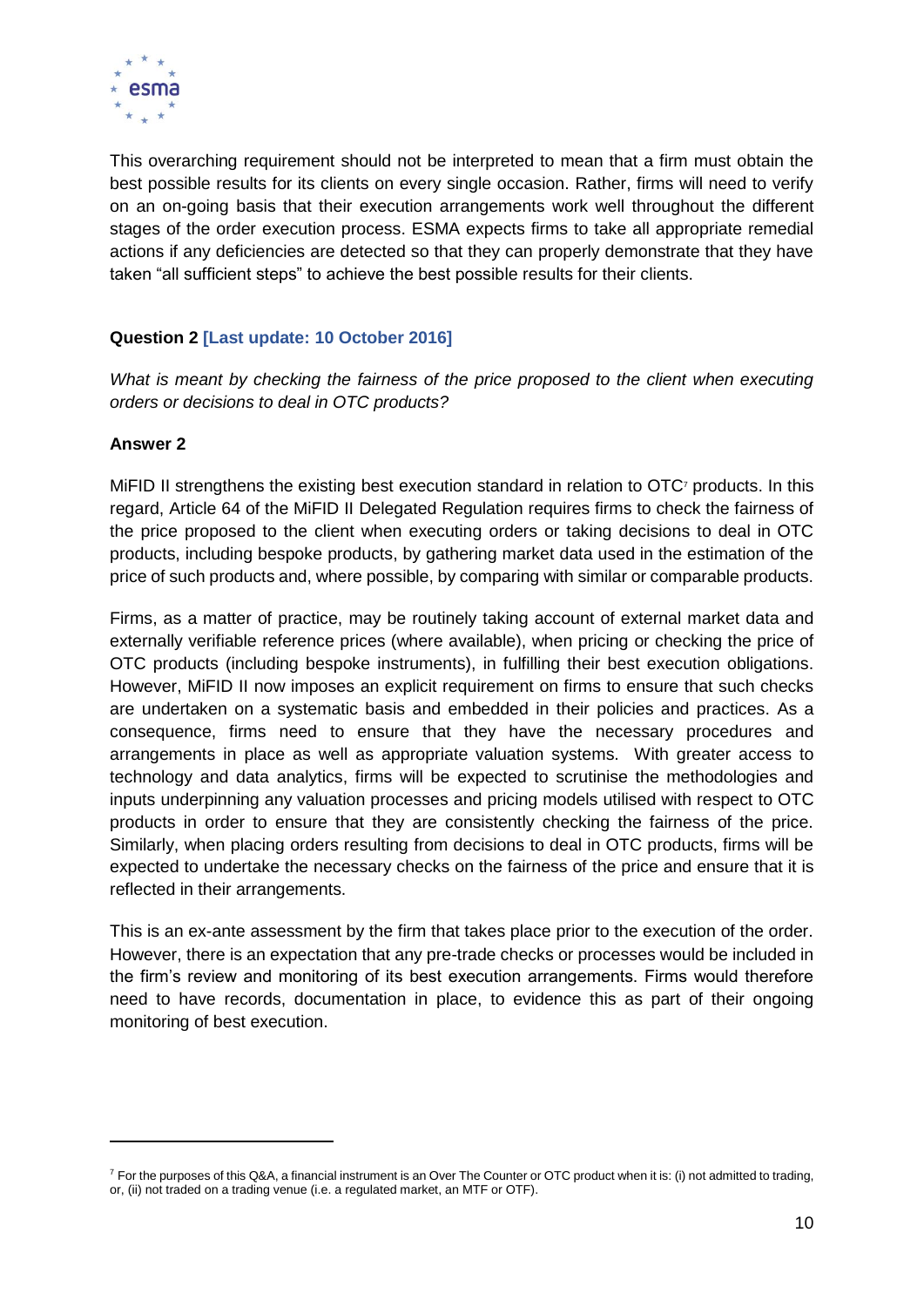

The aim is for firms to be able to justify their pricing decisions, and have systems in place to ensure that any judgements or decisions are taken with the clients' best interests in mind and are not biased by conflicts of interest.

We expect that any checks or controls will be calibrated according to the nature of the financial instrument and the characteristics and circumstances of the individual trade.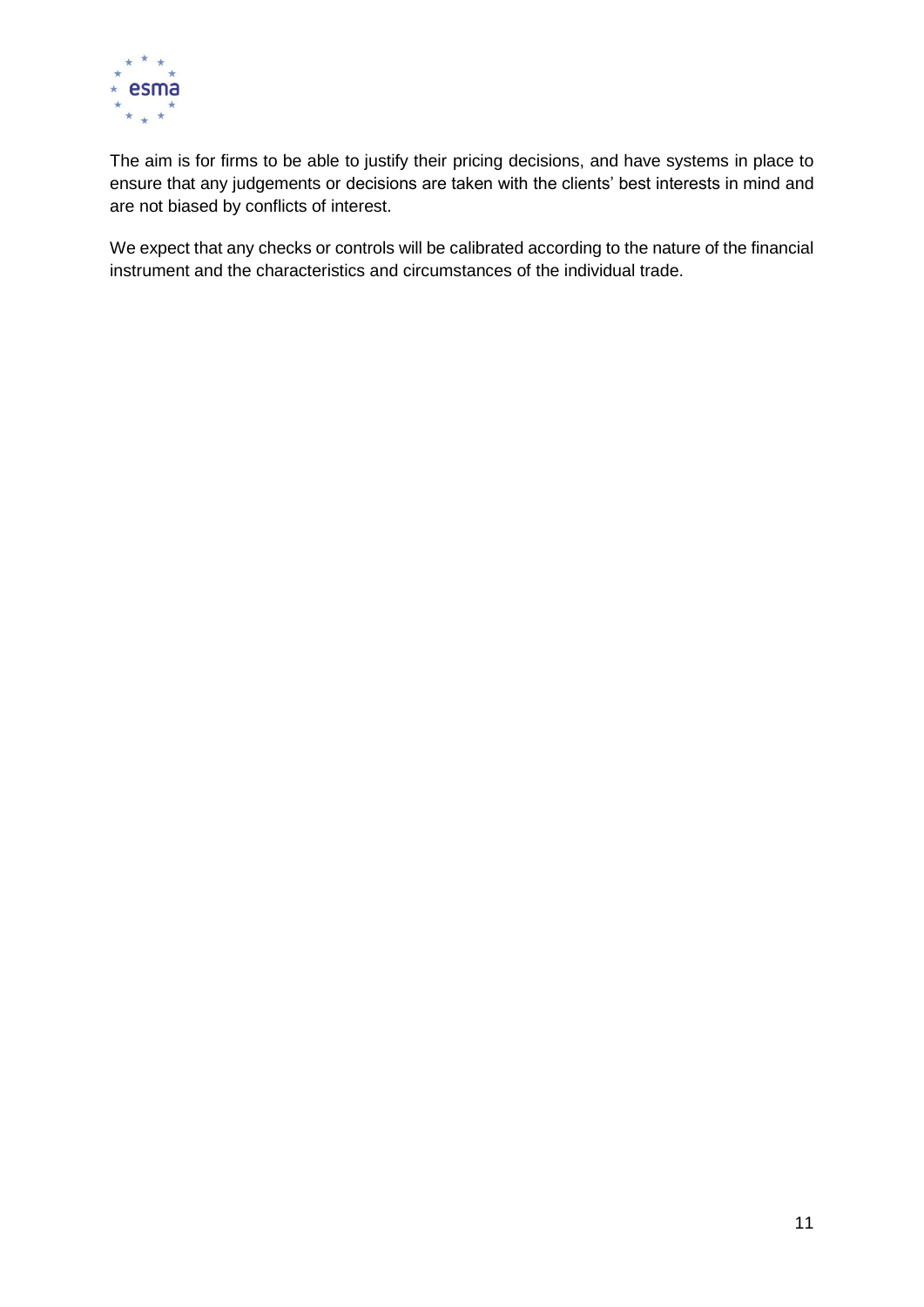

## <span id="page-11-0"></span>**2 Suitability and appropriateness [Last update: 10 October 2016]**

#### **Question 1 [Last update: 10 October 2016]**

*Does the suitability report only have to be provided if the investment advice leads to a transaction?*

#### **Answer 1**

No. A suitability report must be provided to a retail client when that client has been provided with investment advice, regardless of whether or not the advice is followed by a transaction.

According to the second subparagraph of Article 25(6) of MiFID II, the firm shall, when providing investment advice, before the transaction is made, provide the client with a statement on suitability in a durable medium specifying the advice given and how that advice meets the preferences, objectives and other characteristics of the retail client.

Article 54(12) of the MiFID II Delegated Regulation states that firms shall provide a suitability report when providing investment advice. The report shall, *inter alia*, include an outline of the advice given and how the recommendation is suitable for the retail client.

By outlining that the report shall be given when providing investment advice, the implementing measures clarify that the suitability report has to be provided to the client irrespective of whether or not the advice is followed by a transaction. In fact, investment advice, as defined in Article 4(2)(4) of MiFID II does not require a recommendation to be followed by a transaction.

The wording in MiFID "before the transaction is made", is therefore a clarification of when the report has to be provided, but does not mean that the advice has to be followed by a transaction.

This is line with the purpose of the second subparagraph of Article 25(6) of MiFID II that states that the suitability report serves the purpose of proving whether the recommendation given was in fact suitable for the client.

#### **Question 2 [Last update: 10 October 2016]**

*Shall the suitability report contain the record of when the investment advice is given to the client?*

#### **Answer 2**

Yes. The suitability report should contain the date and time of the day when the advice was given to the client. Firms should also keep a record of the date and time when the suitability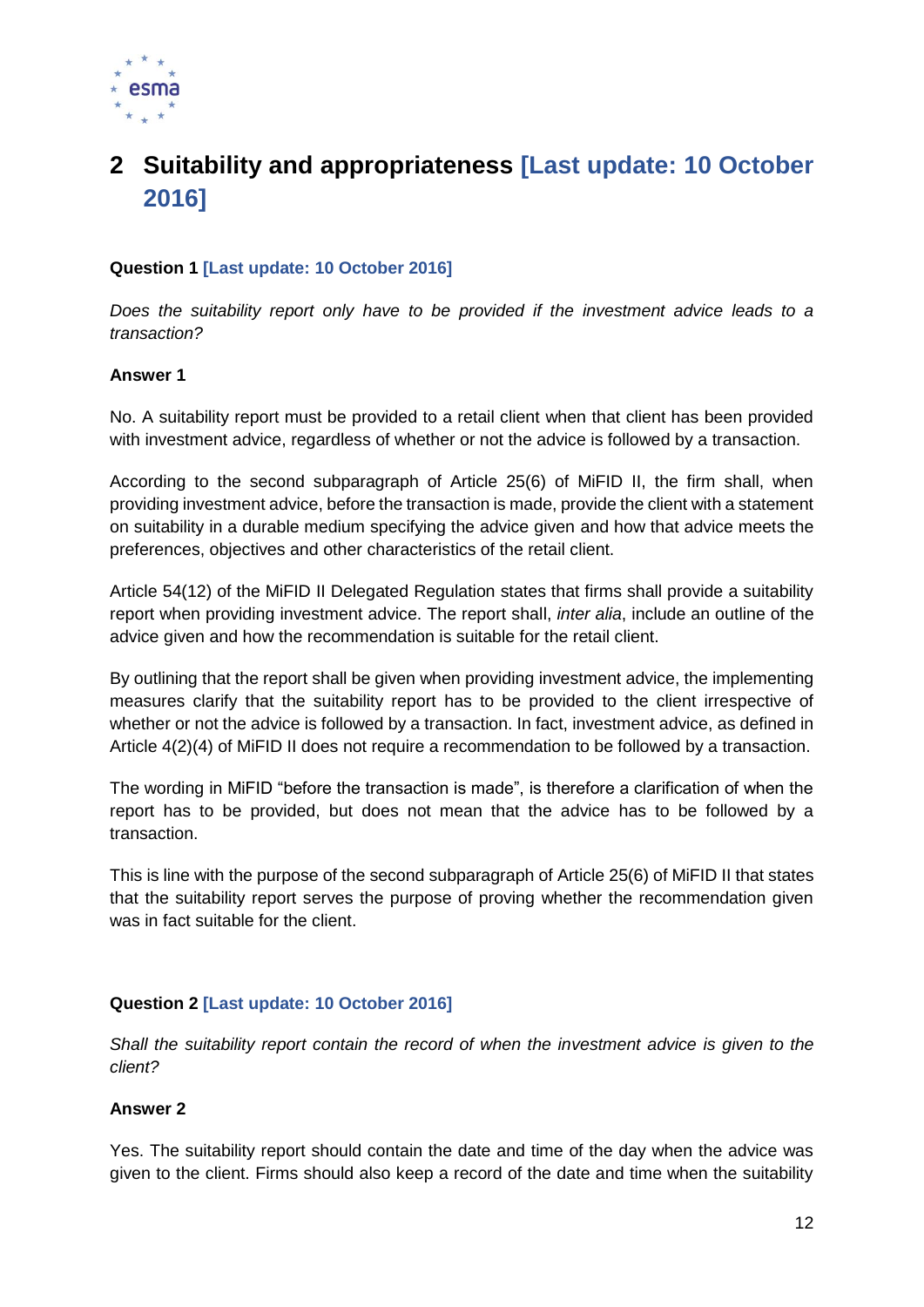

report was provided to the client (if these dates differ, as may be the case when the interaction with the client occurs through a means of distance communication).

Finally, firms must keep the respective suitability report according to MiFID II record keeping requirements.

To fulfil these reporting and documentation requirements, it may be useful to timestamp the suitability reports. However, if firms comply with the above in any other way, a timestamp may not be necessary.

#### **Question 3 [Last update: 10 October 2016]**

*Can the suitability report be made available to the client on the firm's website, with the client receiving a notification (via email or through any other means of communication) regarding the availability of this document?* 

#### **Answer 3**

Yes. According to Article 25(6) MiFID II, the suitability report has to be provided in a durable medium. In this regard, Recital 82 of MiFID II clarifies that a durable medium may also be in an electronic form. Websites and other media in electronic form are therefore not excluded so long as they fulfil the definition of 'durable medium' as set out in Article 4(1) point 62 of MiFID II and the requirements set out in Article 3 of the MiFID II Delegated Regulation.

Therefore, the suitability report can be made available to the client in a secured area of the firm's website, specifically dedicated to that client, with the client receiving a notification (via email or through any other means of communication) of the availability of the document on the website, provided that the choice of that medium is compliant with MiFID II relevant requirements. In particular, it should be consistent with the type of interaction with the client (for example, if the interaction occurs through the telephone or another means of distance communication) and the client has to give his/her consent.

#### **Question 4 [Last update: 10 October 2016]**

*Can the suitability report be sent together with the report due when carrying out an order on behalf of a client other than for portfolio management?*

#### **Answer 4**

According to Article 25(6) MiFID II, the suitability report has to be provided to the client before the transaction is made. Therefore, it cannot be sent together with the report that is due when carrying out an order on behalf of a client, which has to be provided after the order was carried out.

Different requirements apply in situations described in the third subparagraph of Article 25(6) of MiFID II (i.e. when the agreement is concluded using a means of distance communication)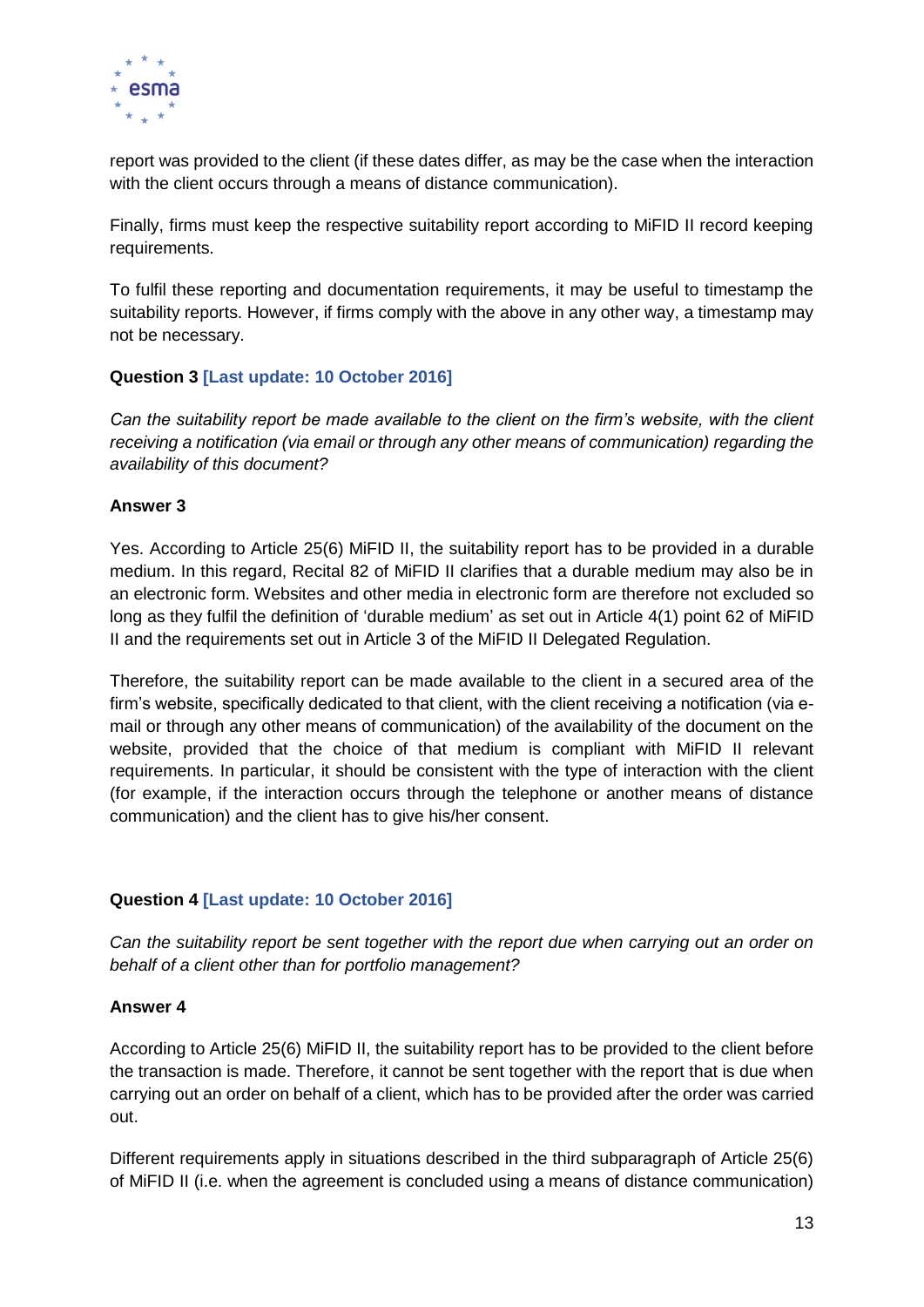

In these cases the suitability report could be sent together with the report about the transaction, but without undue delay and all the relevant requirements have to be fulfilled.

#### **Question 5 [Last update: 10 October 2016]**

*Shall a suitability report be provided to the client when the advice given is not to buy or sell a financial instrument?*

#### **Answer 5**

Yes. Firms providing investment advice are required to always provide the client with a suitability report, irrespective of the specific recommendation given, including the advice not to buy, hold or sell a financial instrument.

In this regard, Recital 87 of the MiFID II Delegated Regulation specifically clarifies that *"investment firms should undertake a suitability assessment not only in relation to* [when] *recommendations to buy a financial instrument are made but for all decisions whether to trade including whether or not to buy, hold or sell an investment"*.

#### **Question 6 [Last update: 10 October 2016]**

*What are the obligations on a firm when a specific financial instrument is unsuitable for a client, in particular also in situations when the client wishes to proceed with the transaction nonetheless?*

#### **Answer 6**

When providing investment advice, firms are required under Article 25(2) of MiFID II to recommend to the client (or potential client) only the investment services and financial instruments that are suitable for him/her and, in particular, are in accordance with his risk tolerance and ability to bear losses. Recital 87 of the MiFID II Delegated Regulation clarifies that a suitability assessment should be undertaken "*not only in relation to* [when] *recommendations to buy a financial instrument are made but for all decisions whether to trade including whether or not to buy, hold or sell an investment"*.

Therefore, firms should avoid any behaviour that might result in a breach of the rules on suitability. Examples of clearly incorrect behaviours (see, for example, Case 1 and Case 2 below) could be situations where the purchase of a specific financial instrument cannot be recommended to a client because that instrument is unsuitable for him and the firm influences that client to proceed with the transaction at his/her own initiative (for instance, by emphasising only the positive aspects of the product); or where the firm purposely changes the client's profile (without there being any real change in the client's situation that would justify such a modification of the profile) in order to make suitable a financial instrument that is unsuitable for him/her, so as to be able to recommend it.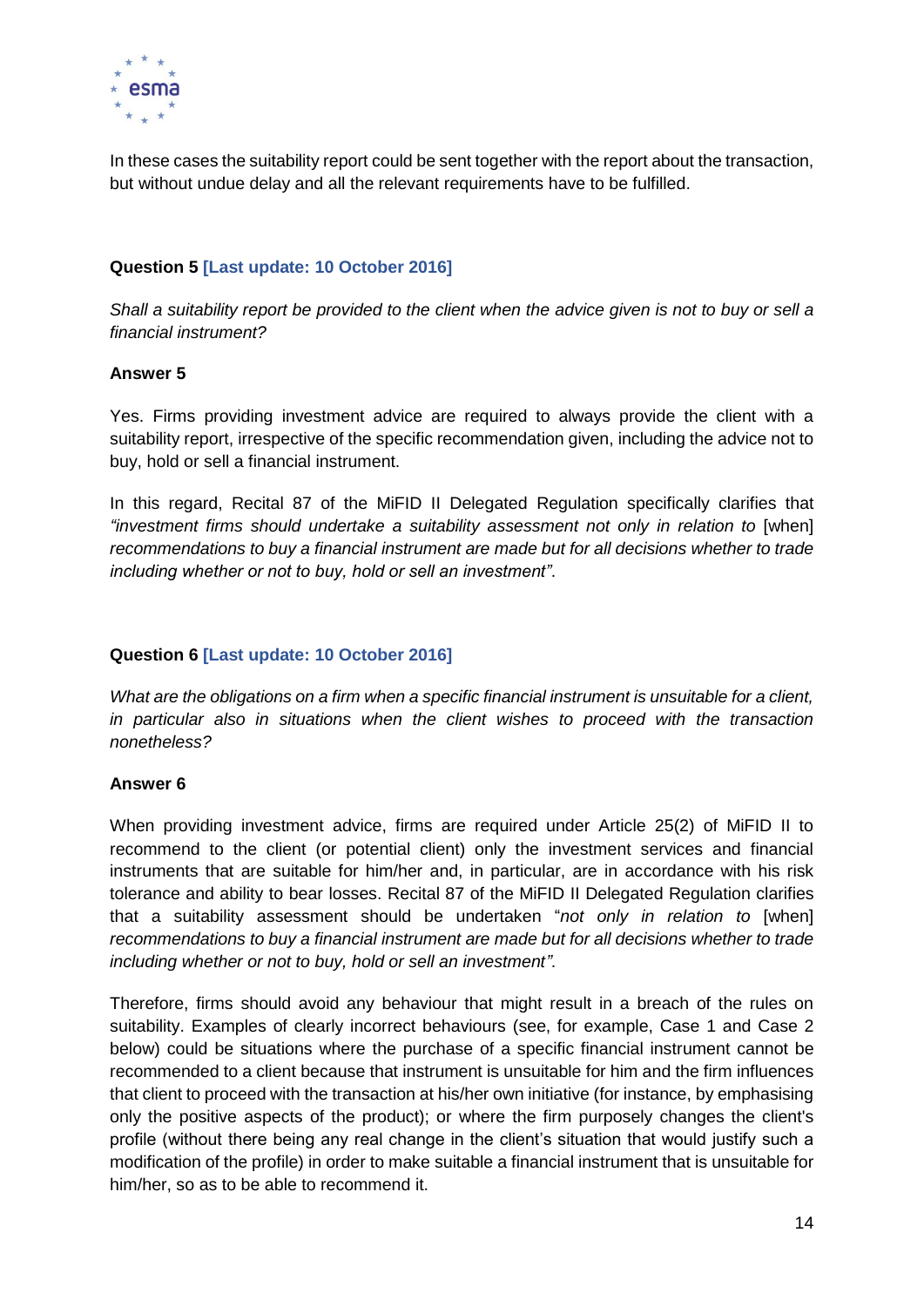

**CASE 1:** Client A has an ongoing relationship with Firm X for the provision of investment services, including investment advice. Firm X has a contractual relationship with a third party (e.g. Company Z) for selling products issued by Company Z itself.

Client A would like to make an investment and, in the context of his relationship with Firm X, asks for an advice from the firm. The firm, knowing that an investment in products issued by Company Z would be unsuitable for client B, deliberately raises his profile (although no changes in the clients' situation, that would justify such a change, have effectively occurred), so as to be able to recommend them.

**CASE 2:** Client B has an ongoing relationship with Firm Y for the provision of investment services, including investment advice. Firm Y is also the issuer of product Y and has a specific interest in placing it in order to meet its funding needs.

In the context of the relationship with client B, the firm, being aware that product Y would not be suitable given the client's financial situation, their investment objectives and their knowledge and experience, decides to influence him to buy product Y at his own initiative, for example by emphasising all possible advantages of such an investment. As a consequence, the client executes the transaction under the appropriateness test or execution only, without the protections afforded by the suitability assessment.

On the contrary, there might in practice also be situations (see, for example, Case 3 below) where the firm is confronted with clients who insist in taking a course of action that the firm has assessed as being unsuitable for him/her, therefore acting against the firm's advice (so called 'insistent clients').

*CASE 3*: Client C has an ongoing relationship with Firm W for the provision of investment services, including investment advice.

In the context of this relationship, client C contacts the firm at its own initiative, asking its advice about what investment he should choose between product A and product B. The firm, that does not have any specific interest in selling either of the mentioned products, undertakes a suitability test and assesses that only the investment in product B is suitable for client C, but despite the firm's recommendation, the client insists in buying product A. Client C will therefore execute the transaction under the appropriateness test (if the product is complex) or at his own risk, in execution-only (if the product is not complex and the transaction is regarded as being at the client's initiative), despite the firm's advice not to buy product A.

In situations where the client insists in proceeding with the transaction at his/her own initiative, against the firm's advice, that client should be clearly informed of the fact that the course of action that he/she wishes to undertake is not suitable for him/her, including a clear explanation of the potential risks he would incur into by doing so.

In order to ensure compliance with MiFID II framework, firms should in any case put in place arrangements enabling them to retrace and keep records of the steps of their interaction with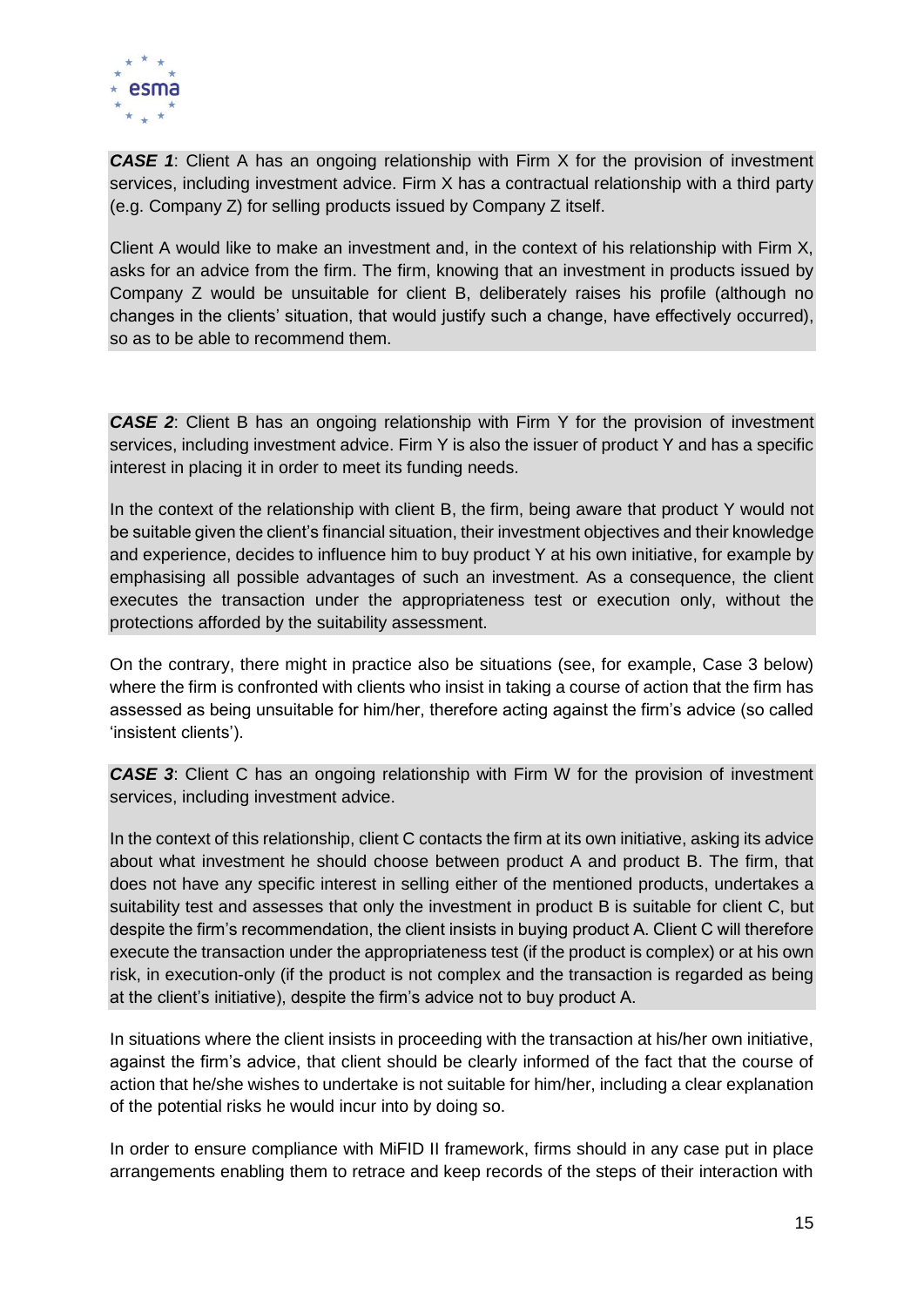

clients, so as to be able to demonstrate whether the transaction executed was indeed originated by the client's initiative<sup>8</sup> or by the firm's initiative. Firms should periodically review these records to monitor that the interaction with their clients was correctly conducted and to identify potential practices and behaviours non-compliant with MiFID II rules. For example, recurring switches from investment advice to execution services at the client's initiative, or changes of client's profiles near the closing date of any transaction, not supported by a real modification of the client's situation that would justify such a change.

There are particular instances, such as firms selling their own financial instruments (or selling financial instruments issued by entities of the same group) or actively marketing products from within the firm's range, where there is a heightened risk that a firm might indeed act in accordance with its own interests, rather than in the best interests of its clients. In such circumstances, where there is a heightened risk of non-compliance with MiFID II rules due to the existence of significant conflicts of interests, firms may also decide, of their own accord and where compatible with national laws, to put in place processes and procedures that do not allow the client to proceed with a transaction under execution services in relation to a specific financial instrument if that instrument is unsuitable for him. Similar arrangements could also be adopted in relation to insistent clients.

Firms remain subject to all relevant MIFID II requirements and, in particular, to the overarching obligation of acting in accordance with the best interests of their clients.

### **Question 7 [Last update: 10 October 2016]**

*When a firm provides the investment service of advice or portfolio management to a client who is unwilling to fully disclose information on his/her financial situation, can the firm assess the suitability of the envisaged transaction? If yes, under which conditions?*

#### **Answer 7**

1

When providing investment advice or portfolio management services, the firm must collect from the client all 'necessary information' required by Article 25(2) of MiFID II and Article 54(2) of the MiFID II Delegated Regulation. Moreover, paragraph 8 of the aforementioned Article 54 clarifies that in cases where the investment firm does not obtain such information, it shall not recommend investment services or financial instruments to that client or potential client.

The required information has to be considered in light of all the features of the investment advice or portfolio management services. In any case, the firm has to be able to assess the client's ability to understand and financially bear the relevant risks associated with the

<sup>&</sup>lt;sup>8</sup> Recital 85 of MiFID II states that "*a service should be considered to be provided at the initiative of a client unless the client demands it in response to a personalised communication from or on behalf of the firm to that particular client, which contains an invitation or is intended to influence the client in respect of a specific financial instrument or specific transaction. A service can be considered to be provided at the initiative of the client notwithstanding that the client demands it on the basis of any communication containing a promotion or offer of financial instruments made by any means that by its very nature is general and addressed to the public or a larger group or category of clients or potential clients.*"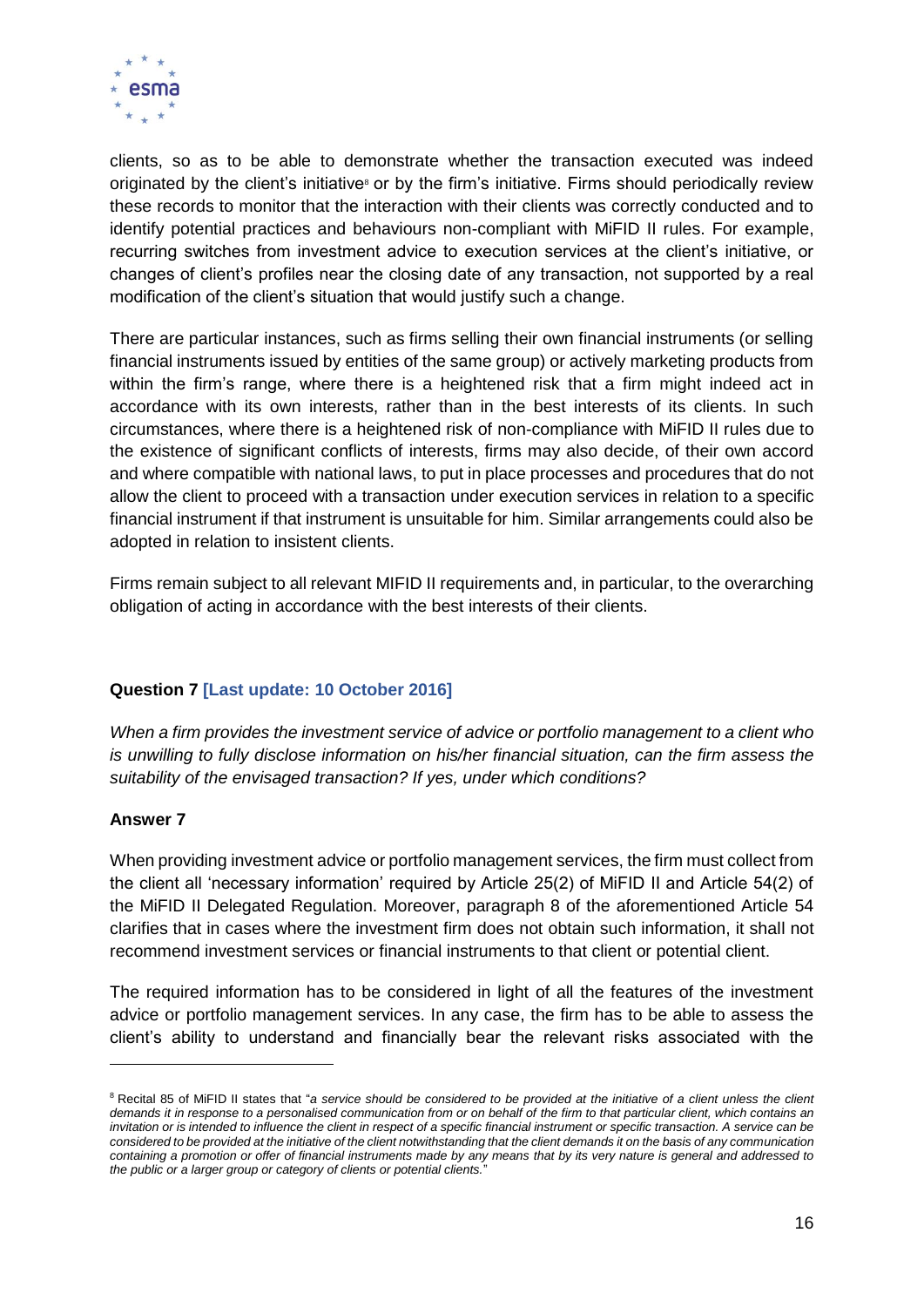

1

investment. Nevertheless, the depth and detail of the required information are subject to the proportionality principle, for example they can vary depending on the complexity, risks and structure of the financial instrument and on the nature and extent of the service provided. In particular, it should be reminded that for more complex and risky products, as well as for the illiquid ones, the firm should consider whether more in-depth information may need to be collected, so as to be able to carry out the aforementioned assessment<sup>9</sup>.

Accordingly, it is the responsibility of the firm to decide whether, in limited situations, the suitability of certain products could be assessed without getting full disclosure about a client's financial situation. That may be the case, for example, where a client discloses only a part of his/her assets but also provides adequate information to evidence all his/her existing liabilities (such as bank loans, outstanding debts, etc.), and that no further liabilities exist. In these situations, the information provided by the client about his/her liabilities needs to be comprehensive. The firm must be capable, on the basis of the information disclosed by the client, to assess whether the client's assets are sufficient for him/her to bear any related investment risks, including the possible losses that can occur when investing in the respective instrument.

In accordance with Article 54(7) of the MiFID II Delegated Regulation, firms are responsible for ensuring that the information collected from clients is reliable and need to take reasonable steps to this effect. They could, for example, check such information against other relevant sources that may be available to the firm itself<sup>10</sup>. This could be the case, for example, for a bank providing not only investment services, but also traditional banking services, that may have knowledge of an existing bank loan or other outstanding debts and liabilities. In any case, if the firm becomes aware that the information provided by the client about his/her existing liabilities is not accurate, it should refrain from giving investment advice or offering portfolio management services.

The fact that the suitability of the product/service was assessed without getting full disclosure about the client's financial situation should also be set out clearly in the suitability report provided to the client.

<sup>&</sup>lt;sup>9</sup> This is in line with ESMA's 'Guidelines on certain aspects of MiFID suitability requirements' published in 2012 [Ref: ESMA/2012/387].

<sup>&</sup>lt;sup>10</sup> This is in line with ESMA's 'Guidelines on certain aspects of MiFID suitability requirements' published in 2012 [Ref: ESMA/2012/387].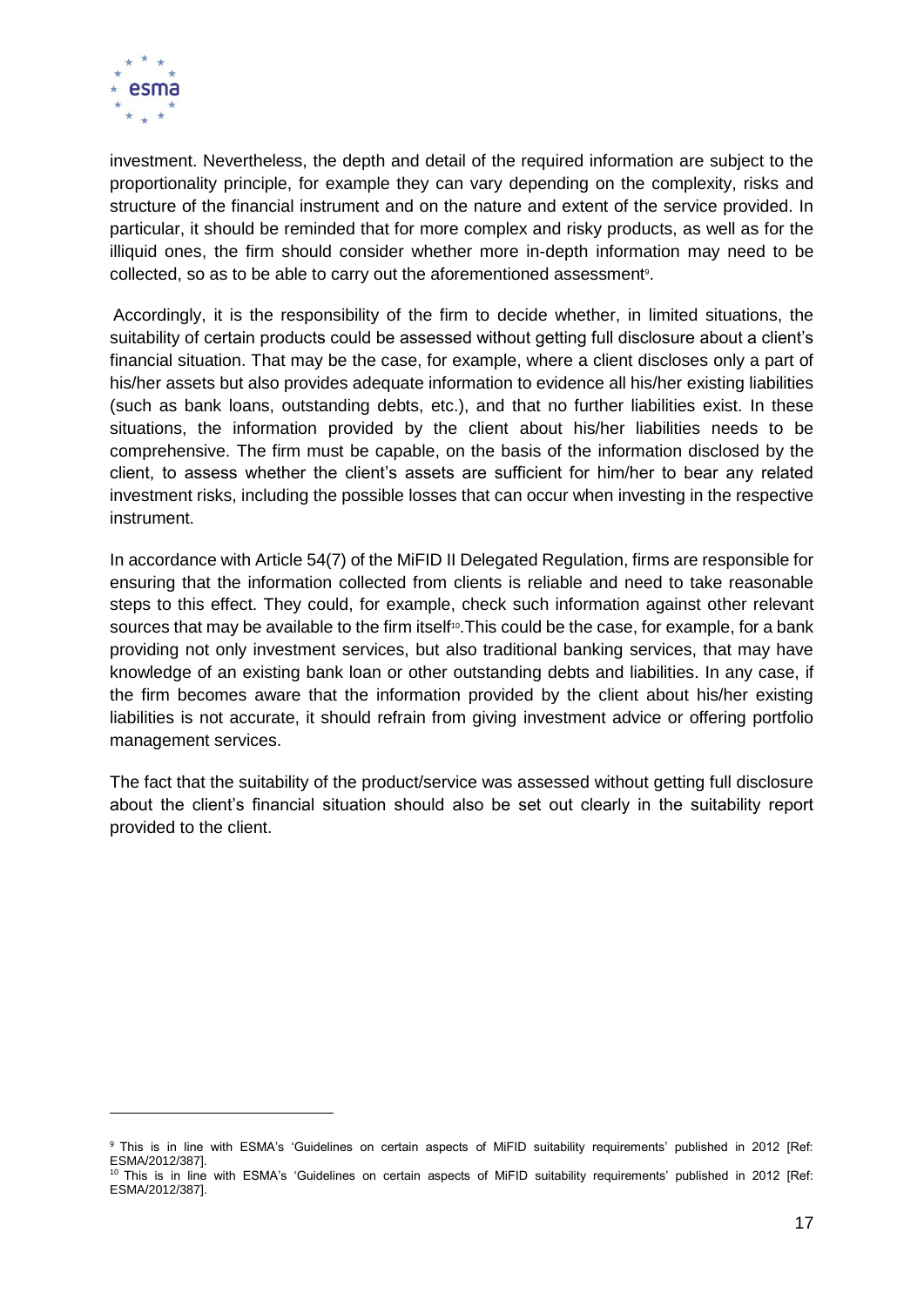

### <span id="page-17-0"></span>**3 Recording of telephone conversations and electronic communications' [Last update: 10 October 2016]**

#### **Question 1 [Last update: 10 October 2016]**

*Which internal telephone conversations or electronic communications regarding the handling of orders and transactions need to be recorded?*

#### **Answer 1**

Internal telephone conversations and electronic communications that *"are intended to result in transactions"* or "*relate to"* the reception and transmission of orders, execution of orders on behalf of clients and dealing on own account are subject to the MiFID II Article 16(7) recording requirement.

Recital 57 of MiFID II sets out that: *"such records should ensure that there is evidence to prove the terms of any orders given by clients and its correspondence with transactions executed by the investment firms, as well as to detect any behaviour that may have relevance in terms of market abuse, including when firms deal on own account"*.

As an example, such records should include conversations or communications by which the sales desk will request a quote from the trading desk on a financial instrument before concluding a transaction with a client. It may also include conversations or communications that are within scope and made to or from the sales and research desks.

Therefore, ESMA expects firms to record all internal telephone calls or electronic communications regarding the handling of orders and transactions. However, ESMA would not ordinarily expect persons carrying on back-office functions to be captured by the requirements.

To clarify, the records of any internal face-to-face conversations that relate to the reception and transmission of orders, execution of orders on behalf of clients and dealing on own account will be caught by the general record-keeping requirements under Article 16(6) of MiFID II.

#### **Question 2 [Last update: 10 October 2016]**

*Can firms charge their clients to access recordings?* 

#### **Answer 2**

MiFID II enables clients to request access to records of telephone conversations and electronic communications kept in accordance with Article 16(7) of MiFID II. ESMA considers that a decision on whether to charge a client for access to such records is within the discretion of the firm. There is no prohibition in MiFID II on this point. However, firms are expected to pay due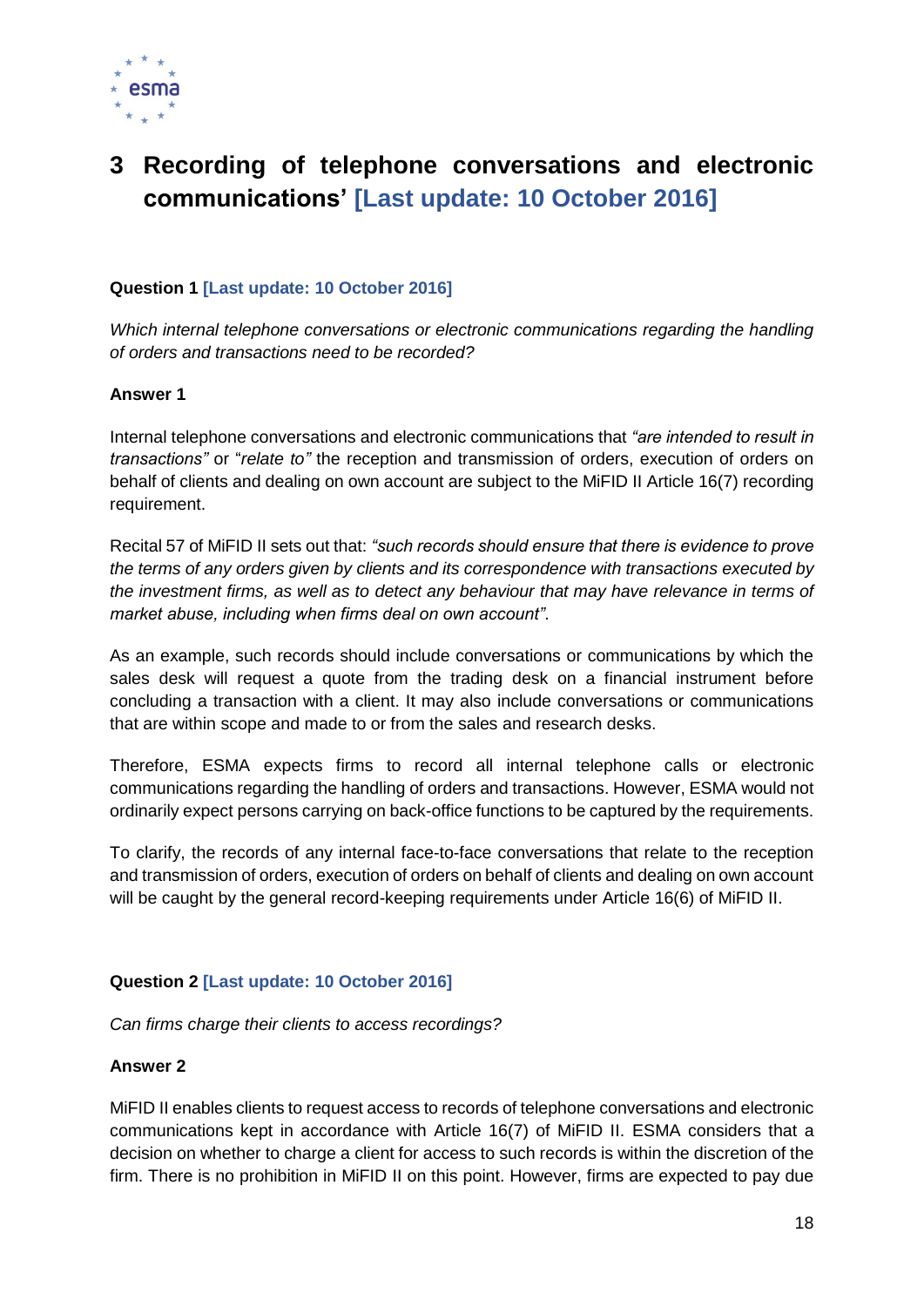

regard to the national laws in their respective jurisdiction on whether it is permissible to charge clients to access recordings<sup>11</sup>.

ESMA therefore expects that, if a firm decides to charge its client, any charge must be reasonable in order not to deter clients from making such requests.

#### **Question 3 [Last update: 10 October 2016]**

*The MiFID II Delegated Regulation requires firms to periodically monitor the records of transactions and orders subject to these requirements including relevant conversations and that the monitoring shall be risk based and proportionate. How should these requirements be applied?*

#### **Answer 3**

 $\overline{a}$ 

The monitoring of records of relevant telephone conversations and electronic communications is necessary to assist the firm in ensuring that it is meeting the recording requirements and also adhering to its wider regulatory obligations under MiFID II. For example, it will assist the firm in meeting its wider regulatory obligations which include but are not limited to having policies and procedures in place in respect of its client order handling, best execution, own account dealing obligations and the deterrence and detection of market abuse.

In determining the firm's approach to monitoring the recording requirements, which includes the frequency and scope of such monitoring, ESMA expects firms to put in place arrangements which are appropriate to the nature, size and complexity of its business.

The approach should consider the likelihood of misconduct in relation to market manipulation or non-compliance with the obligation to act in the best interest of clients in connection with the reception, transmission and execution of client orders and when dealing on own account. In any case, the following criteria should be taken into account when determining the appropriate frequency and scope of monitoring the records: (i) volume and frequency of dealing on own account, (ii) volume, frequency and characteristics of client orders, (iii) characteristics of clients, (iv) financial instruments and services offered and (v) current market conditions with regard to specific securities. This list is non-exhaustive.

Furthermore, the results of any monitoring activities (including the risk assessment carried out by the compliance function) and of any relevant internal or external audit findings on the recording of conversations and electronic communications should be taken into account to determine the frequency and scope of the monitoring.

<sup>&</sup>lt;sup>11</sup> Firms should bear in mind that the Article 12 of the Data Protection Directive 95/46/EC states that every data subject should be guaranteed a right of access "*without excessive delays or expense*".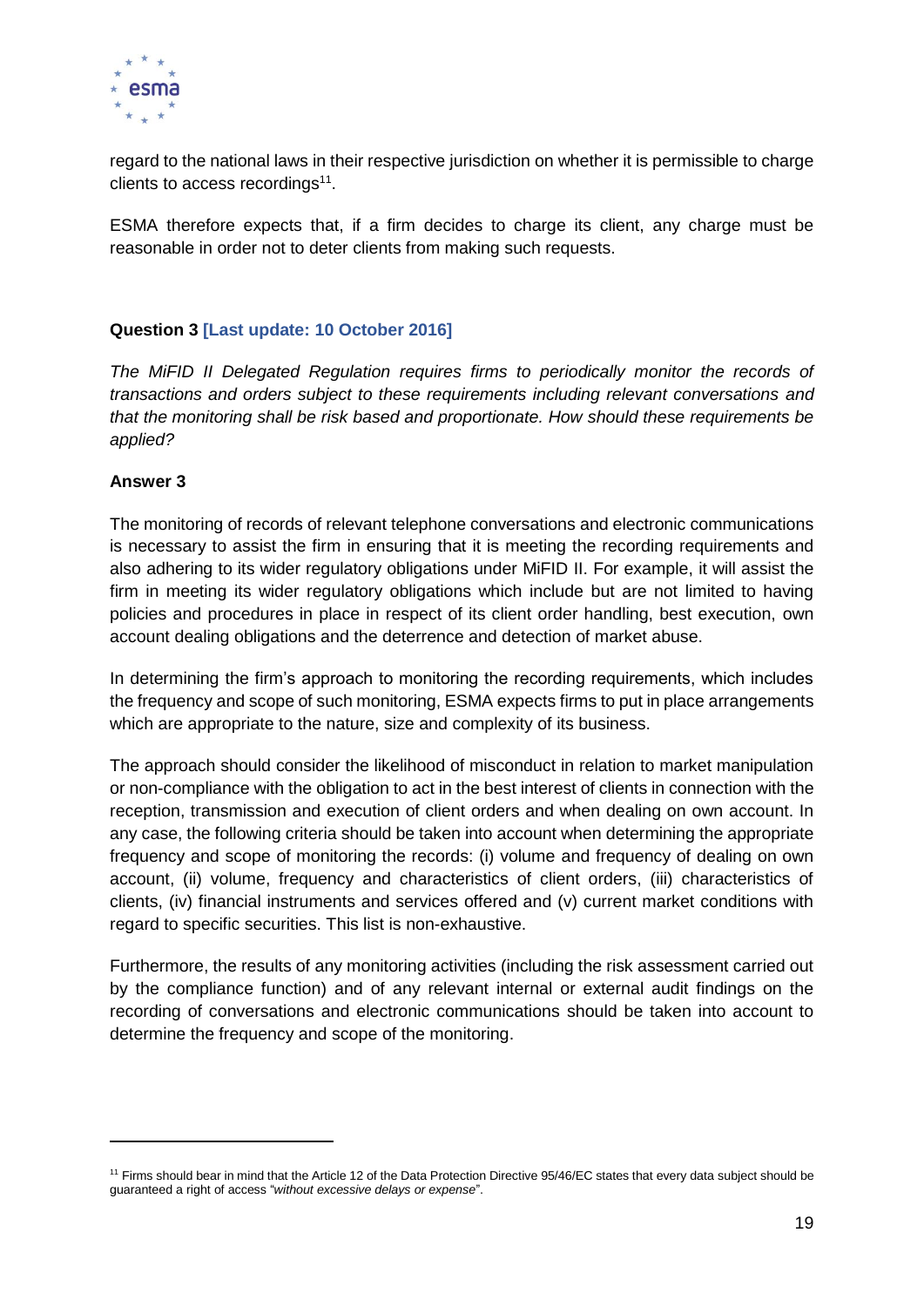

The monitoring should be conducted regularly and when necessary on an ad-hoc basis. Due regard should also be given to any emerging risks.

The monitoring should at least aim at:

- assessing compliance with recording procedures in place,
- assessing the adequacy of such procedures,
- ensuring that the records are readily accessible; and
- ensuring that the records accurately reconstruct the audit trail of a transaction.

#### **Question 4 [Last update: 10 October 2016]**

*Under Article 16(7) of MiFID II, competent authorities may request that a firm keeps the records*  for up to a period of seven years, rather than five years. In such cases, what are the *expectations by competent authorities on the retention of records?*

#### **Answer 4**

Firms are required to keep records produced under Article 16(7) of MiFID II for five years, with the extension to seven years, if requested by the competent authority. For example, extensions may occur when a competent authority undertakes complicated regulatory investigations in the course of exercising its supervisory powers. This can also occur, for instance, when the competent authority is conducting an investigation on an issue dating several years prior to the start of the inquiry. If a competent authority has not made a request to a firm to put aside recordings within five years from the beginning of the retention period, the firm does not have to keep those recordings for longer than five years from when the record was created. However, if within five years from when the record was created, a competent authority asks firms to retain the recordings, recordings should stop being deleted and should be retained until the competent authority needs them or the competent authority indicates that the recordings are no longer of interest.

Where a firm has been asked to preserve information which may be of interest and the competent authority subsequently concludes that they have no further interest in that information, the competent authority should inform the firms as quickly as possible. If a firm is unclear on whether it should continue to retain material, it should contact the competent authority for confirmation of the position. Nevertheless, no request from the competent authority can extend the retention period for firms beyond seven years.

#### **Question 5 [Last update: 10 October 2016]**

*What types of electronic communications are within the scope of the new requirements?*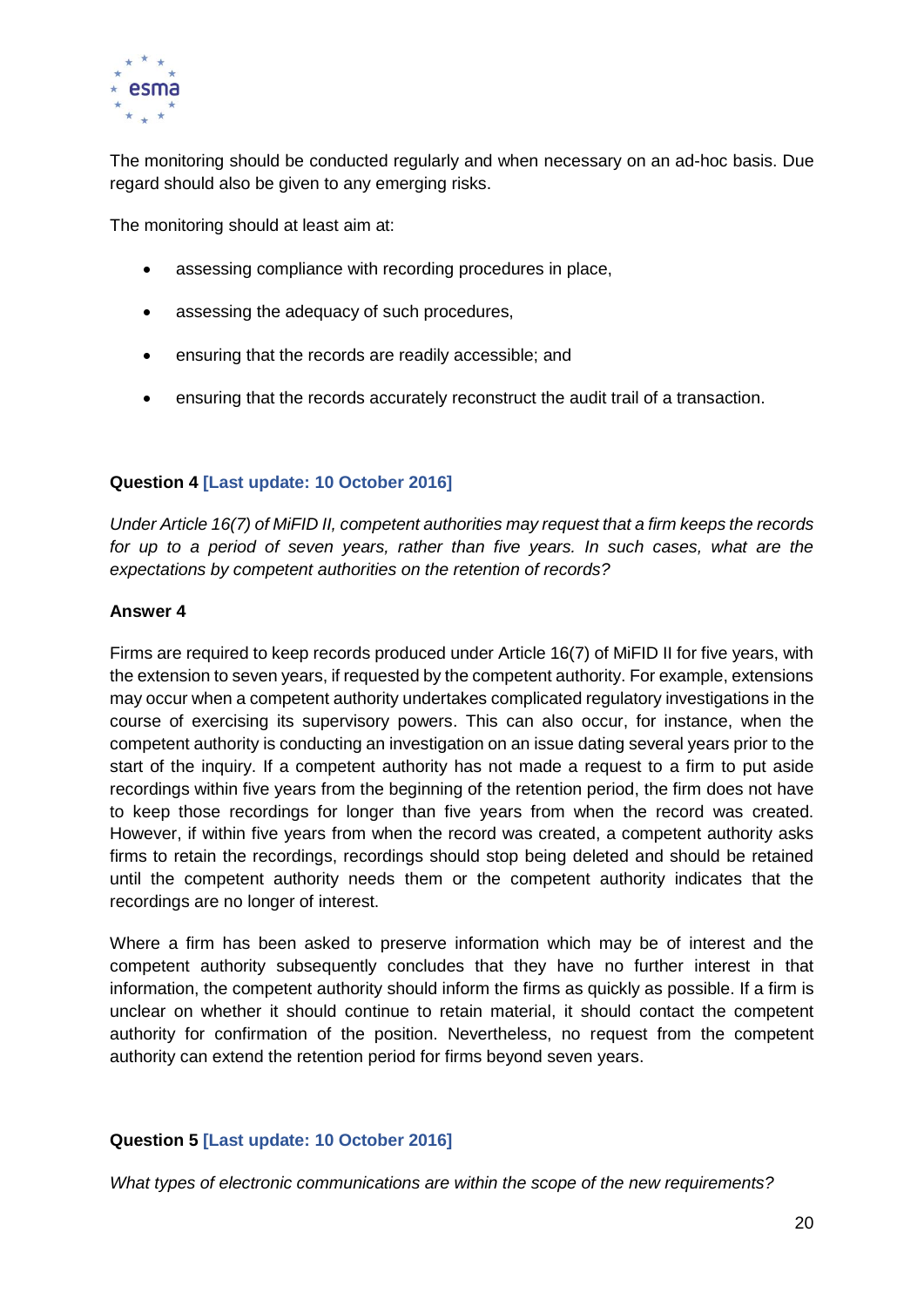

#### **Answer 5**

Article 16(7) of MiFID II requires the recording of telephone conversations or electronic communications. Any electronic communications involving transactions when dealing on own account or in the provision of client order services that relate to the reception, transmission and execution of client orders will fall within the rules. The term "electronic communication" covers many categories of communications and includes amongst others video conferencing, fax, email, Bloomberg mail, SMS, business to business devices, chat, instant messaging and mobile device applications.

ESMA will not produce an exhaustive list of electronic communications because of the continuing innovation and advancement in technology which would mean the list frequently becomes out of date.

#### **Question 6 [Last update: 10 October 2016]**

*Is the compliance function sufficient to fulfil the requirement to periodically monitor the records of transactions and orders? Or should it be a separate, specifically organised function?*

#### **Answer 6**

MIFID II, and its implementing measures, do not require the establishment of another control function on top of those already provided for by MIFID I: compliance function, risk management function and, where appropriate, internal audit function. Firms are reminded of their requirements under Article 9(3) of MiFID II and Article 76(2) of the MiFID II Delegated Regulation.

Therefore, while not being necessarily another specific control function, the periodic monitoring of the records of relevant telephone conversations and electronic communications is an essential piece of the overall compliance and monitoring system a firm has to implement through governance arrangements.

#### **Question 7 [Last update: 10 October 2016]**

*Is the recording of telephone conversations and electronic communications a critical or important operational function for the purposes of the outsourcing rules?* 

#### **Answer 7**

Firms may use third-party recording services to meet the new requirement to record telephone conversations and electronic communication. However, ESMA considers that, for the purposes of the outsourcing rules, taping will be considered a critical or important operational function.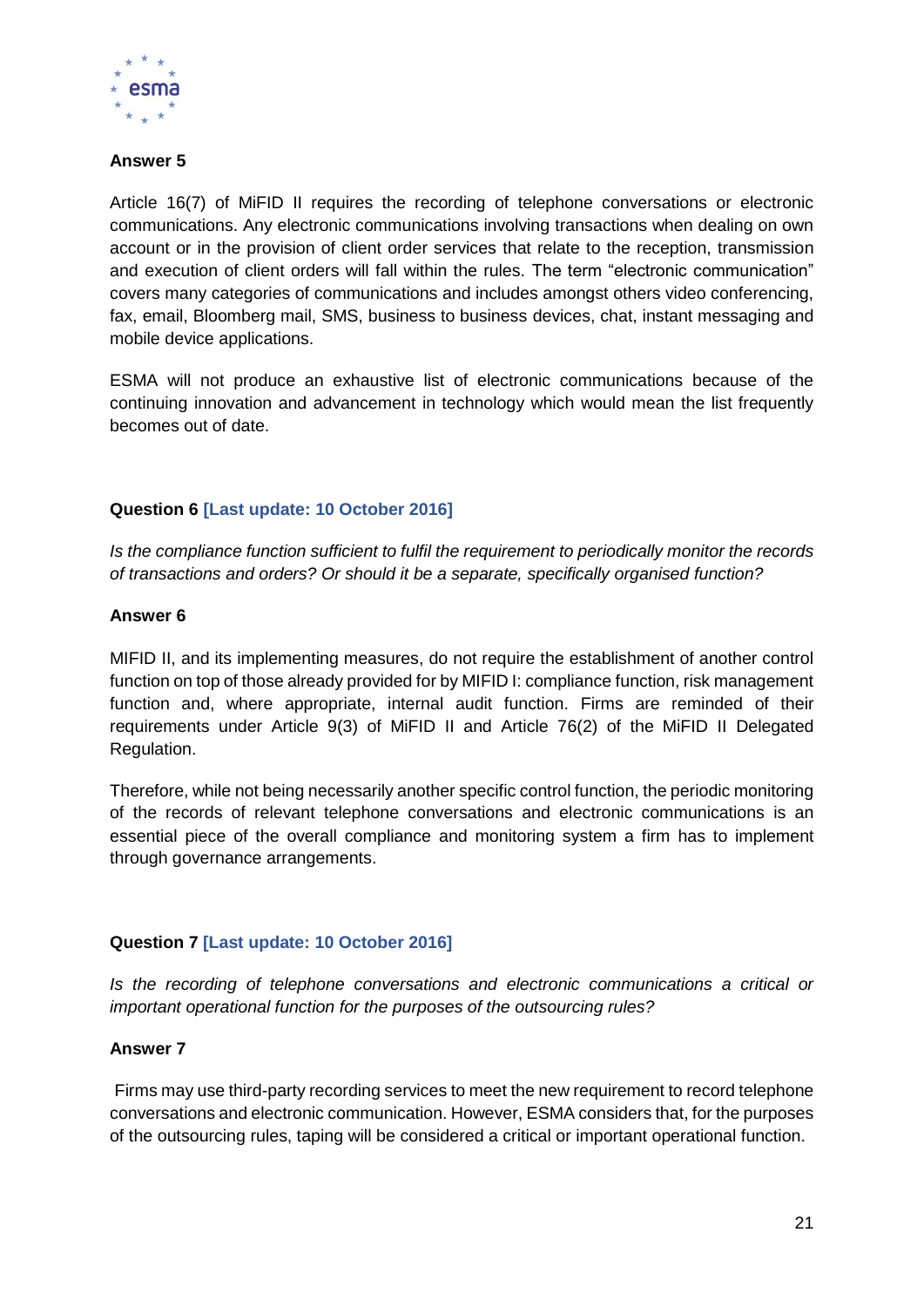

#### **Question 8 [Last update: 10 October 2016]**

*Do relevant telephone conversations and electronic communications need to be recorded by the firm from start to end?*

#### **Answer 8**

In ESMA's view, the scope of the requirements require firms to record the entirety of telephone conversations and electronic communications. This is because it is impossible to appreciate upfront whether the conversation will lead to the conclusion of a transaction.

Therefore, ESMA expects firms to record all relevant telephone conversations or electronic communications from start to end.

#### **Question 9 [Last update: 10 October 2016]**

*MiFID II enables clients to request access to records of their telephone conversations and electronic communications with the firm. Does this right also cover internal communications within the firm?*

#### **Answer 9**

MiFID II states that records kept in accordance with Article 16(7) of MiFID II shall be provided to the client involved upon request. This extends to internal conversations and communications between employees and contractors of the firm which relate to the provision of the client's order.

#### **Question 10 [Last update: 10 October 2016]**

*Are employees or contractors permitted to use mobile devices to enable them to undertake activities relating to transactions concluded when dealing on own account and the provision of client order services?* 

#### **Answer 10**

Firms may permit relevant persons to use mobile devices to undertake activities relating to transactions concluded when dealing on own account and the provision of client order services. This includes devices owned by the firm which are expressly authorised for use and devices which are personally owned and used to make relevant conversations. Whatever the circumstance, a firm shall take all reasonable steps to prevent a relevant person from making, sending or receiving relevant telephone conversations and electronic communications on devices which the firm is unable to record or copy.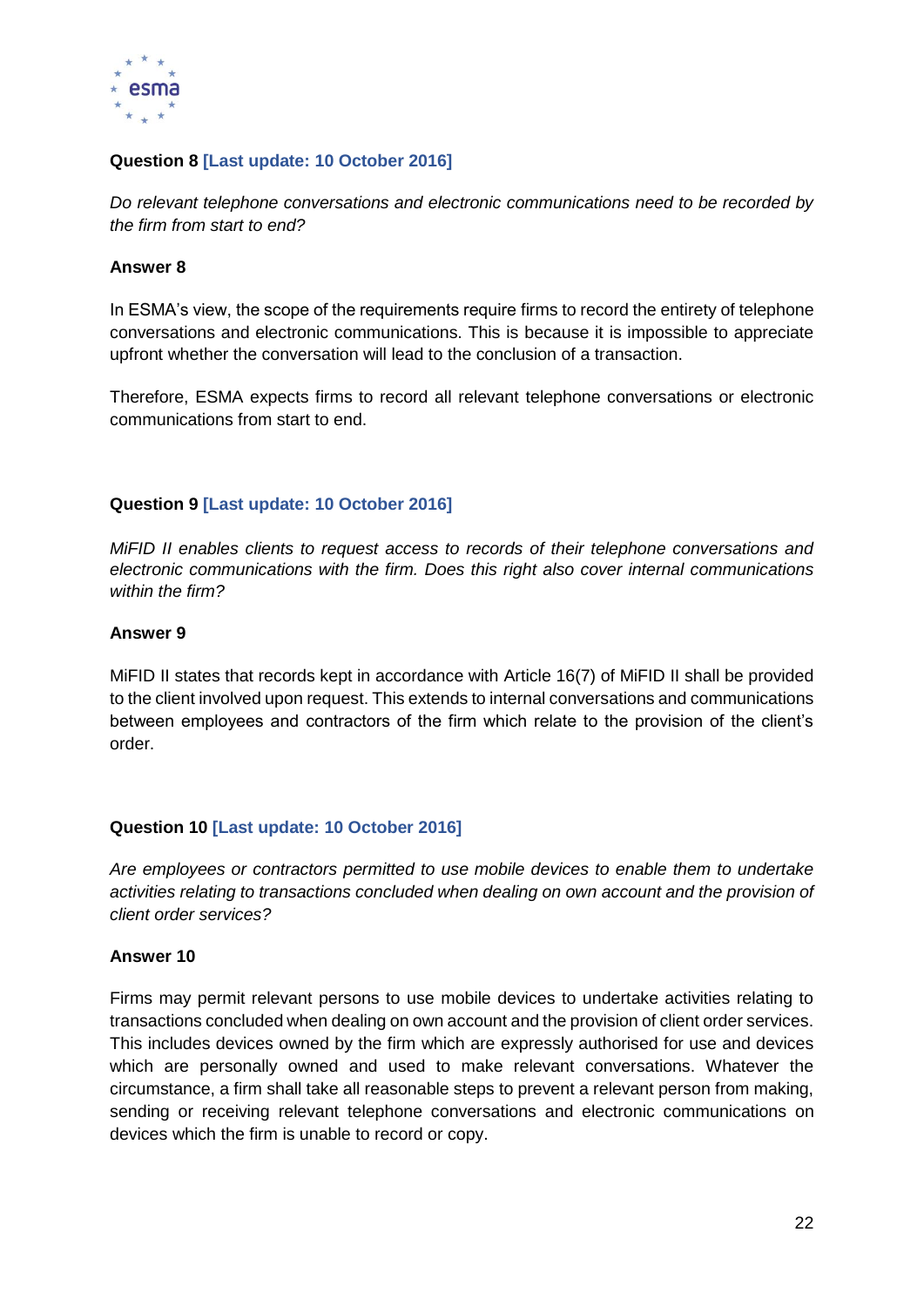

Firms are required to establish, implement and maintain an effective recording of telephone conversations and electronic communications policy. This policy should therefore cover the requirements relating to mobile devices.

For example, the policy should cover, amongst other factors, the fact that data must be retained for a period of at least 5 years, relevant persons should be prevented from being able to delete records. It should cover what happens to the data/device if a relevant person leaves a firm and what happens in the event that the device is lost or stolen. Additionally, it should also stipulate the frequency of transferring data from the mobile device (whether privately owned or expressly authorised for use by the firm) to the firm's own data retention database.

#### **Question 11 [Last update: 10 October 2016]**

*What telephone conversations and electronic communications should be recorded in accordance with Article 16(7) MIFID II?*

#### **Answer 11**

In ESMA's view, the following stages of conversations and electronic communications<sup>12</sup> that relate to the provision of client order services or dealing on own account will be caught by the rules:

- Conversations or communications with a client, or a person acting on behalf of such a client, which relate to an agreement by the firm to carry out one of the covered activities, whether as principal or agent.
- Conversations or communications with any other person, which relate to transactions concluded when dealing on own account and the provision of client order services that relate to the reception, transmission and execution of client orders. This should include telephone conversations or electronic communications such as: transmitting an order to a broker or placing an order with an entity for execution, conversations or communications relating to the handling of an order (including solicitations and acceptance of transactions).

Also included, are any other conversations or communications which are carried out by the firm with a view to reach an agreement to carry out one of the covered activities, whether as principal or agent, even if those conversations or communications do not lead to the conclusion of such an agreement<sup>13</sup>. This should include conversations and communications regarding prices, solicitations, bids, offers, indications of interest and requests for quotes.

 $\overline{a}$ 

 $12$  For example, transactions concluded through online websites, online platforms and smart phone applications.

<sup>&</sup>lt;sup>13</sup> Second sub-paragraph of Article 16(7) MiFID II.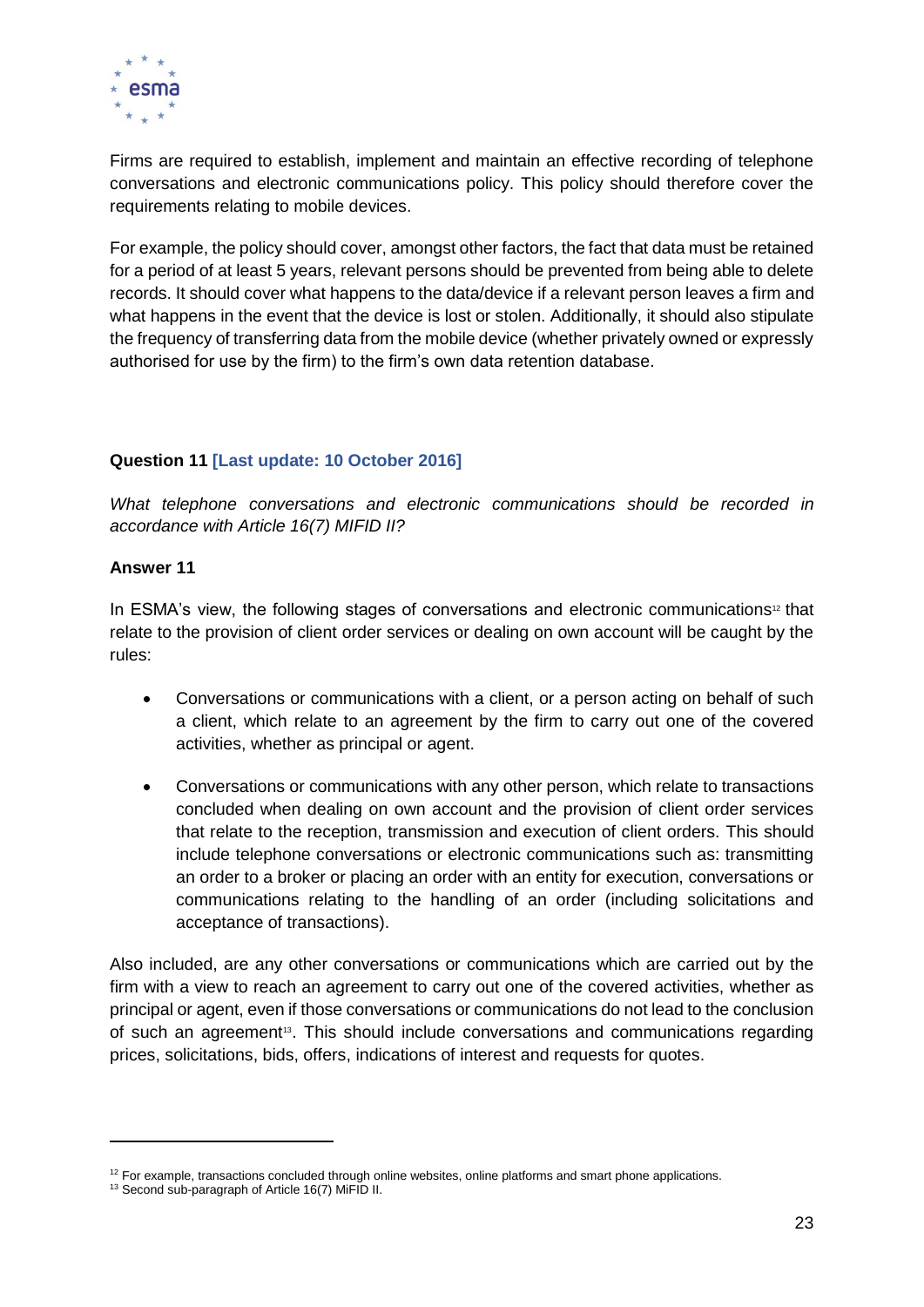

Firms should have in place policies and procedures to ensure that no relevant telephone conversations or electronic communications are done through communication systems which are not recorded.

Firms will have to decide which devices these relevant conversations or communications will take place on and ensure the effectiveness of their arrangements. Firms will have to ensure that relevant persons are trained on the procedures governing the requirements in Article 16(7) MiFID II<sup>14</sup>.

-

<sup>&</sup>lt;sup>14</sup> Article 76(5) of MiFID II Delegated Regulation.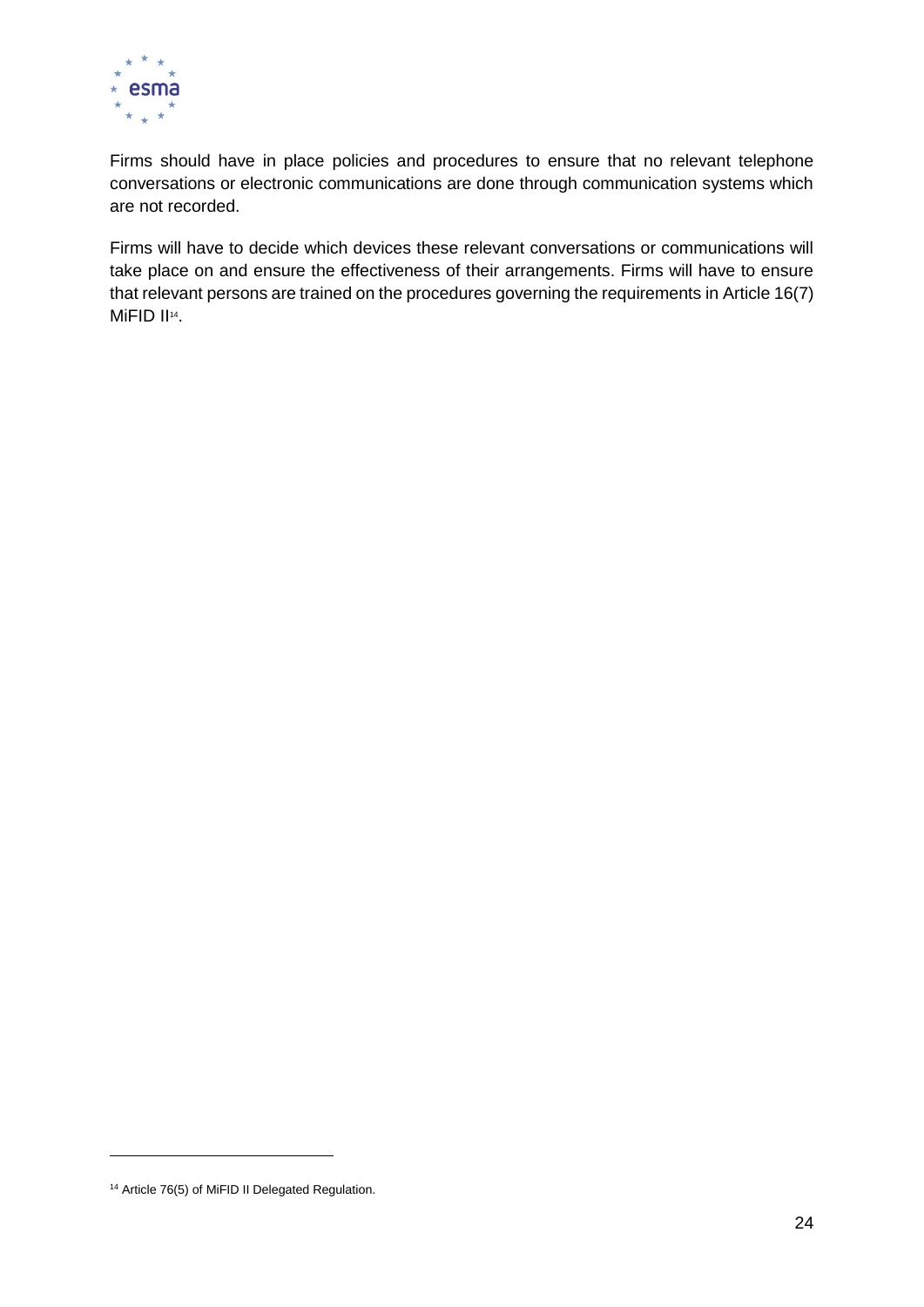

# <span id="page-24-0"></span>**4 Record keeping [Last update: 10 October 2016]**

### **Question 1 [Last update: 10 October 2016]**

*How should firms prepare copies of records that have been encrypted and which have been requested by clients, competent authorities or other competent third parties?*

#### **Answer 1**

For records that are captured by the requirements under Article 16(6) and 16(7) of MiFID II, ESMA expects firms to have the organisational and administrative capabilities to convert any encrypted data into an unencrypted format.

ESMA expects firms to deliver or make available copies of these records in an unencrypted and easily analysable format, or provide the means that such data can be unencrypted when requested by the client, competent authority or other competent third party.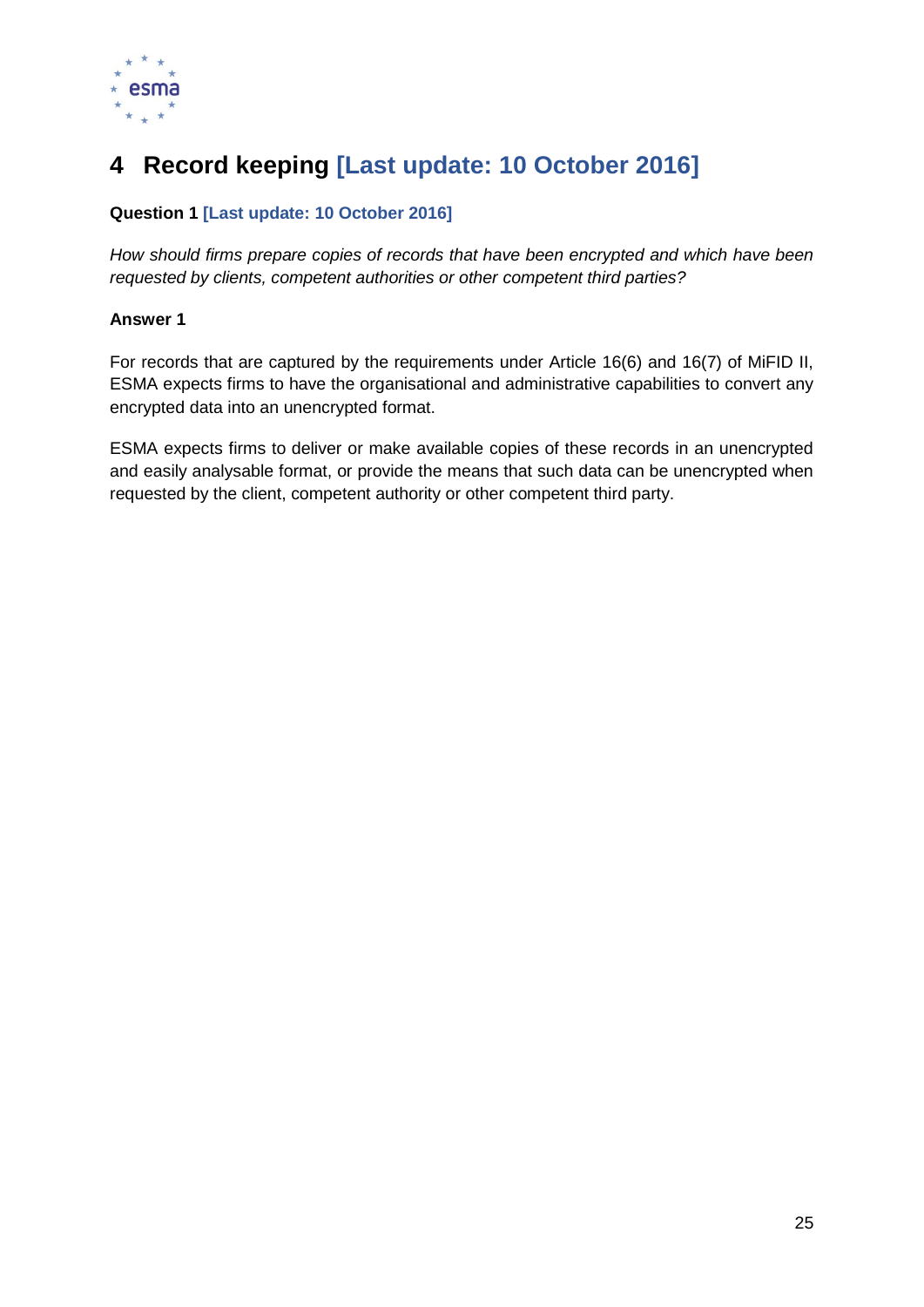

### <span id="page-25-0"></span>**5 Investment advice on an independent basis [Last update: 10 October 2016]**

#### **Question 1 [Last update: 10 October 2016]**

*Could a firm still hold itself out as being independent where it assesses and compares a sufficient range of financial instruments available (which are not limited to financial instruments issued or provided by the firm itself or by entities having close links) but that the outcome of such an assessment in a considerable number of cases is that the firm recommends financial instruments to its clients which are issued or provided by the firm itself or by entities having close links?* 

#### **Answer 1**

When a firm holding itself out as being independent frequently assesses financial instruments which are issued or provided by the firm itself or by entities having close links as best suited for its clients, ESMA considers this could potentially conflict its status as 'independent'.

Independent advisers are reminded of their obligations stemming from MiFID II (and in particular Article 24(4) and 24(7)) and implementing measures (in particular Articles 52 and 53 of the MiFID II Delegated Regulation). A firm is also expected to manage conflicts of interest at all times. In doing so, the firm should establish, implement, maintain and update regularly adequate internal systems and controls in order to ensure that it is not bound by any form of agreement with a product provider that may limit the firm's ability to provide a personal recommendation which is unbiased and based on an assessment of a sufficient range of financial instruments available on the market. Also a regular review of the service and financial instruments it offers should be performed by the firm. Consequently, ESMA expects that these internal controls and systems should provide for a permanent internal awareness of its independency status.

In practice this means that the outcome of the unbiased and unrestricted analysis of the financial instruments available on the market could occasionally result in the firm recommending its own products. However, if the outcome is that the firm routinely recommends its own products or if there appears to be a systematic bias to advise clients to invest in its own products, the firm would most likely have problems in demonstrating the provision of advice on an independent basis. In such a case ESMA expects the firm to do thorough internal assessments determining if and to what extent clients' interests are or could be affected. Such an internal assessment should at least consider information on how the firm assessed and compared financial instruments which are issued or provided by the firm itself or by entities having close links versus a sufficient range of financial instruments available on the market. Also it should make clear the factors the assessment has been based upon and which factors determined the outcome. The firm should be able to provide this analysis to its clients and on request to the supervisory authority.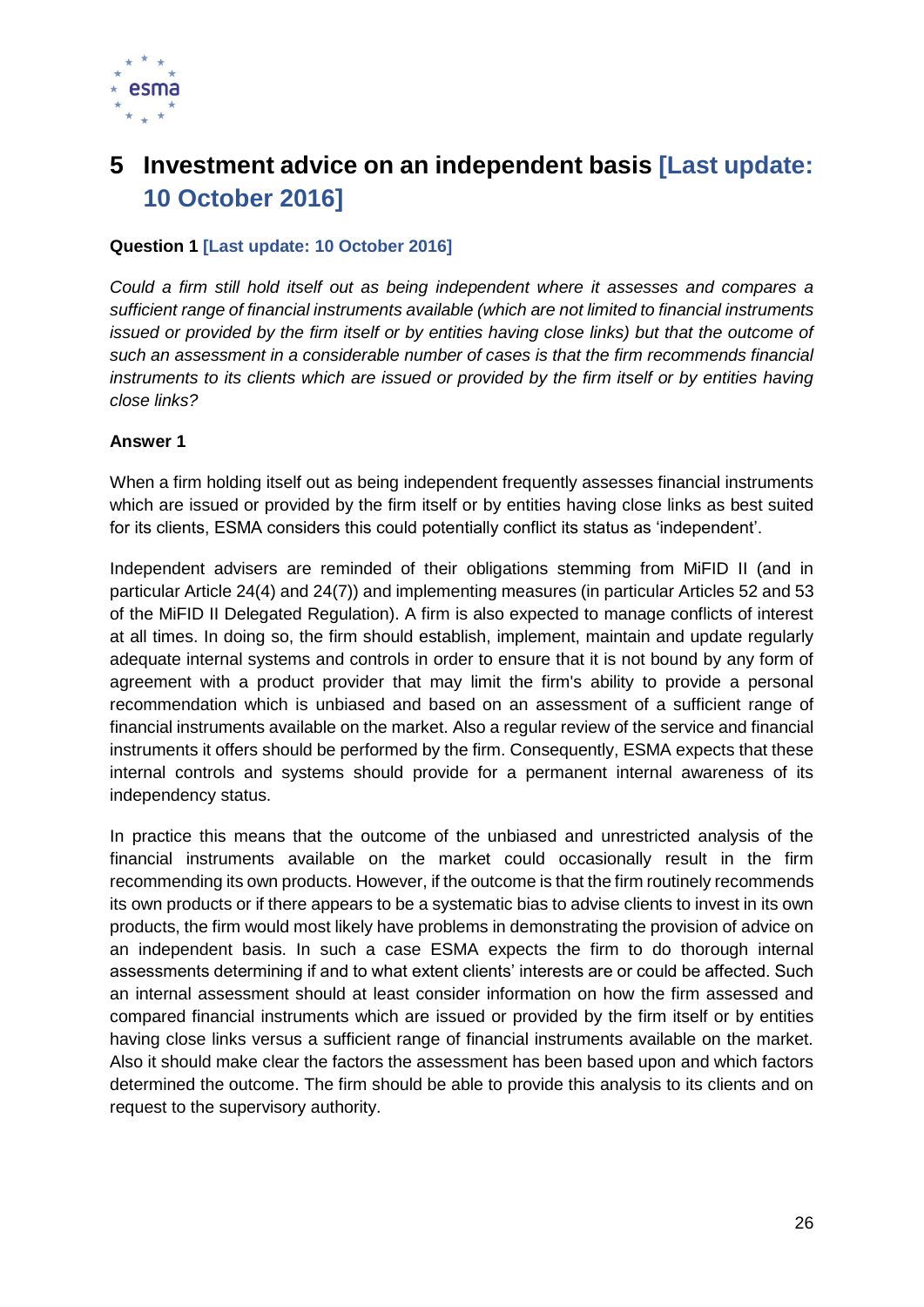

# <span id="page-26-0"></span>**6 Underwriting and placing [Last update: 10 October 2016]**

#### **Question 1 [Last update: 10 October 2016]**

*Article 38(1)(a) of the MiFID II Delegated Regulation states that "investment firms which provide advice on corporate finance strategy, as set out in Section B (3) of Annex I, and provide the service of underwriting or placing of financial instruments, shall, before accepting a mandate to manage the offering, have arrangements in place to inform the issuer client of the various financing alternatives available with the firm". What are "the various financing alternatives" to be considered?*

#### **Answer 1**

The various financing alternatives may be limited to those appropriate to the issuer client's needs. However, they should not be limited to financing alternatives that constitute investment services; for example, loans or extension of credit facilities shall be included if appropriate and offered by the firm. The firm should inform the issuer client which financing alternatives have not been considered, including financing alternatives not offered by the firm, with a short explanation of why they were discounted.